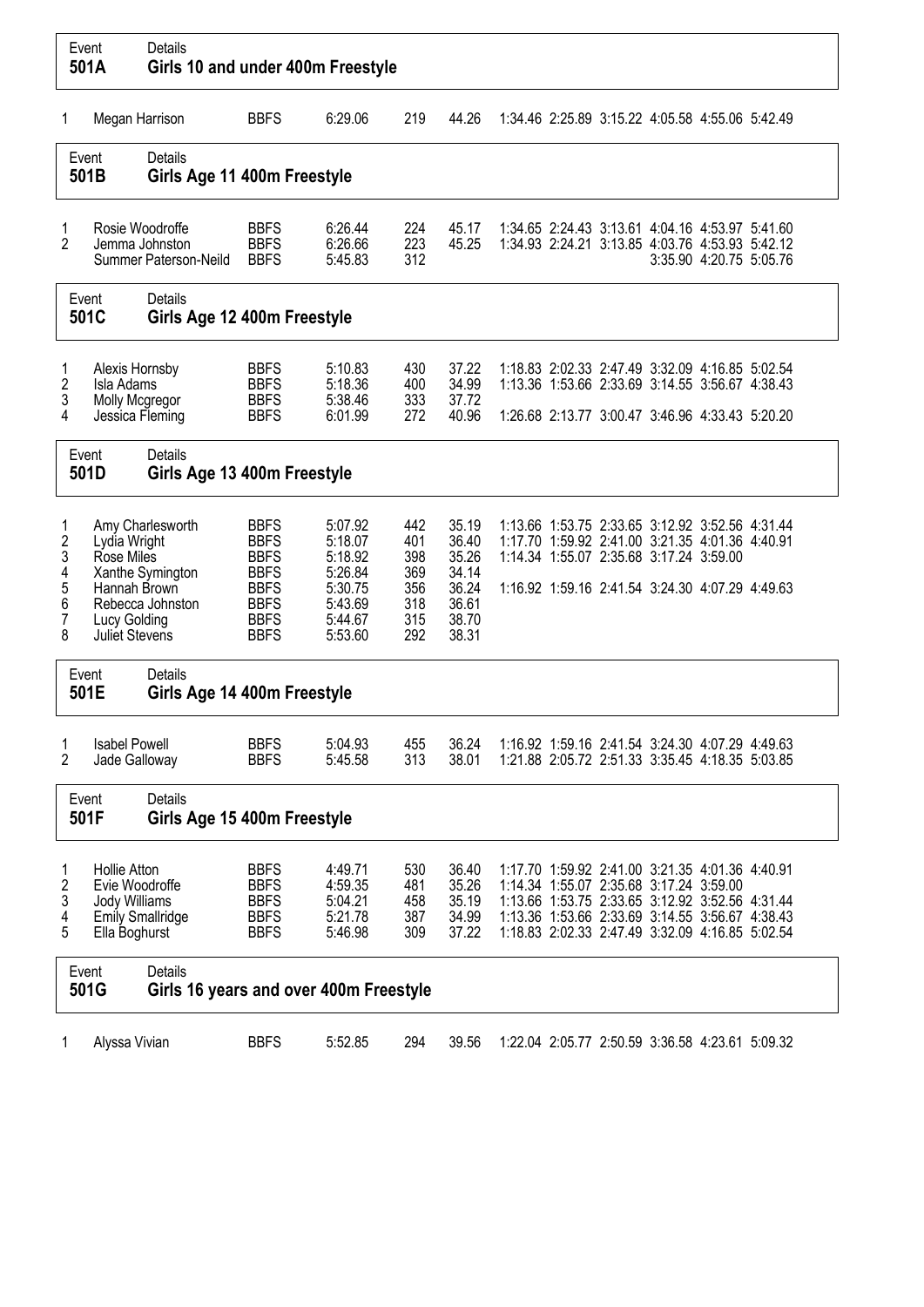|                                                                                                                                                                                                                                           | Event<br>502C                                                                                                                                          | <b>Details</b><br>Boys Age 12 400m Freestyle     |                                                                                                                                                                                  |                                                                      |                                                      |                                                    |                                                                                                                                                                        |                                                                                                                                                            |  |  |
|-------------------------------------------------------------------------------------------------------------------------------------------------------------------------------------------------------------------------------------------|--------------------------------------------------------------------------------------------------------------------------------------------------------|--------------------------------------------------|----------------------------------------------------------------------------------------------------------------------------------------------------------------------------------|----------------------------------------------------------------------|------------------------------------------------------|----------------------------------------------------|------------------------------------------------------------------------------------------------------------------------------------------------------------------------|------------------------------------------------------------------------------------------------------------------------------------------------------------|--|--|
| 1<br>$\overline{c}$<br>3                                                                                                                                                                                                                  | Archie Turner<br><b>Oliver Murray</b><br>Piaras Donnelly                                                                                               |                                                  | <b>BBFS</b><br><b>BBFS</b><br><b>BBFS</b>                                                                                                                                        | 4:55.43<br>5:07.34<br>6:01.54                                        | 371<br>329<br>202                                    | 32.64<br>33.76<br>39.72                            |                                                                                                                                                                        | 1:09.11 1:47.57 2:25.26 3:03.52 3:41.51 4:19.49<br>1:11.64 1:51.11 2:31.21 3:10.88 3:50.24 4:29.70<br>1:23.93 2:10.65 2:57.21 3:44.98 4:31.61 5:18.66      |  |  |
|                                                                                                                                                                                                                                           | Event<br>502D                                                                                                                                          | Details<br>Boys Age 13 400m Freestyle            |                                                                                                                                                                                  |                                                                      |                                                      |                                                    |                                                                                                                                                                        |                                                                                                                                                            |  |  |
| 1<br>$\overline{2}$                                                                                                                                                                                                                       | <b>Findlay Mount</b>                                                                                                                                   | Cameron Robinson                                 | <b>BBFS</b><br><b>BBFS</b>                                                                                                                                                       | 5:17.61<br>6:23.95                                                   | 298<br>169                                           | 34.48<br>39.80                                     |                                                                                                                                                                        | 1:13.03 1:53.19 2:34.25 3:15.38 3:56.89 4:37.88<br>1:26.02 2:15.65 3:05.87 3:57.38 4:47.89 5:38.84                                                         |  |  |
| Event<br>502E                                                                                                                                                                                                                             |                                                                                                                                                        | Details<br>Boys Age 14 400m Freestyle            |                                                                                                                                                                                  |                                                                      |                                                      |                                                    |                                                                                                                                                                        |                                                                                                                                                            |  |  |
| 1<br>$\overline{c}$<br>3                                                                                                                                                                                                                  | Ollie Smith<br>Samuel Arnold<br><b>Alfie Beatty</b><br><b>Details</b><br>Event                                                                         |                                                  | <b>BBFS</b><br><b>BBFS</b><br><b>BBFS</b>                                                                                                                                        | 4:53.02<br>5:06.95<br>5:49.34                                        | 380<br>331<br>224                                    | 29.95<br>31.82<br>36.86                            |                                                                                                                                                                        | 1:03.97 1:40.68 2:18.27 2:56.96 3:36.14 4:15.19<br>1:08.38 1:46.60 2:26.36 3:06.85 3:46.98 4:27.98<br>1:18.28 2:02.34 2:48.40 3:34.74 4:20.68 5:06.49      |  |  |
|                                                                                                                                                                                                                                           | 502F<br>Boys Age 15 400m Freestyle                                                                                                                     |                                                  |                                                                                                                                                                                  |                                                                      |                                                      |                                                    |                                                                                                                                                                        |                                                                                                                                                            |  |  |
| 1                                                                                                                                                                                                                                         | <b>Oliver Miles</b>                                                                                                                                    |                                                  | <b>BBFS</b>                                                                                                                                                                      | 4:36.02                                                              | 455                                                  | 29.01                                              |                                                                                                                                                                        | 1:01.88 1:36.45 2:12.46 2:48.63 3:25.56 4:01.67                                                                                                            |  |  |
| Event<br>502G                                                                                                                                                                                                                             |                                                                                                                                                        | Details<br>Boys 16 years and over 400m Freestyle |                                                                                                                                                                                  |                                                                      |                                                      |                                                    |                                                                                                                                                                        |                                                                                                                                                            |  |  |
| 1<br>2<br>3                                                                                                                                                                                                                               | <b>William Miles</b><br>Joshua Parker<br><b>Zach Cummins</b>                                                                                           |                                                  | <b>BBFS</b><br><b>BBFS</b><br><b>BBFS</b>                                                                                                                                        | 4:19.69<br>4:31.91<br>5:11.42                                        | 546<br>476<br>317                                    | 28.88<br>28.55<br>31.58                            |                                                                                                                                                                        | 1:01.25 1:34.40 2:07.61 2:40.50 3:13.91 3:47.23<br>1:01.03  1:34.51  2:08.71  2:44.16  3:20.24  3:56.32<br>1:07.47 1:45.83 2:26.17 3:07.08 3:48.95 4:29.72 |  |  |
|                                                                                                                                                                                                                                           | Event<br>503A                                                                                                                                          | Details<br>Girls 10 and under 50m Breaststroke   |                                                                                                                                                                                  |                                                                      |                                                      |                                                    |                                                                                                                                                                        |                                                                                                                                                            |  |  |
| 1<br>$\boldsymbol{2}$<br>3<br>4<br>5<br>6                                                                                                                                                                                                 | Megan Harrison<br>Ruby Mcgregor<br>Anna Lawless<br>Jessica Gallie<br>Evie Collier<br>Aliza Gheewalla<br>Amelia Green<br>Sienna Steer<br>Isabel Hartley |                                                  | <b>BBFS</b><br><b>BBFS</b><br><b>BBFS</b><br><b>BBFS</b><br><b>BBFS</b><br><b>BBFS</b><br><b>BBFS</b><br><b>BBFS</b><br><b>BBFS</b>                                              | 52.13<br>55.48<br>57.92<br>57.99<br>1:07.04<br>1:12.19               | 169<br>140<br>123<br>122<br>79<br>63                 | 32.44<br>30.81<br>32.23<br>30.81<br>31.39          | DQ.Multiple butterfly kicks at start<br>DQ.Leg movements not simultaneous on length 1<br>DQ. Head did not break surface before widest point                            |                                                                                                                                                            |  |  |
|                                                                                                                                                                                                                                           | Event<br>503B                                                                                                                                          | Details<br>Girls Age 11 50m Breaststroke         |                                                                                                                                                                                  |                                                                      |                                                      |                                                    |                                                                                                                                                                        |                                                                                                                                                            |  |  |
| Emma Wheeler<br>1<br>2<br>3<br>Rosie Woodroffe<br>4<br>Jemma Johnston<br>5<br>Alice Moran<br>6<br>Jasmine Wright<br>7<br><b>Emily Wittstock</b><br>Keeleigh Cooke<br>Megan Wittstock<br>Ava Herdman-Grant<br>Lila Curtis<br>Aimee Fleming |                                                                                                                                                        | Summer Paterson-Neild                            | <b>BBFS</b><br><b>BBFS</b><br><b>BBFS</b><br><b>BBFS</b><br><b>BBFS</b><br><b>BBFS</b><br><b>BBFS</b><br><b>BBFS</b><br><b>BBFS</b><br><b>BBFS</b><br><b>BBFS</b><br><b>BBFS</b> | 46.15<br>46.40<br>49.22<br>49.37<br>49.95<br>51.44<br>59.84<br>43.00 | 243<br>239<br>200<br>199<br>192<br>175<br>111<br>300 | 31.32<br>30.81<br>31.39<br>31.39<br>32.23<br>32.23 | DQ. Leg movements not simultaneous on length 1<br>DQ. Touch not simultaneous at turn 1<br>DQ. Body not on breast at turn 1<br>DQ. Multiple butterfly kicks after turn1 |                                                                                                                                                            |  |  |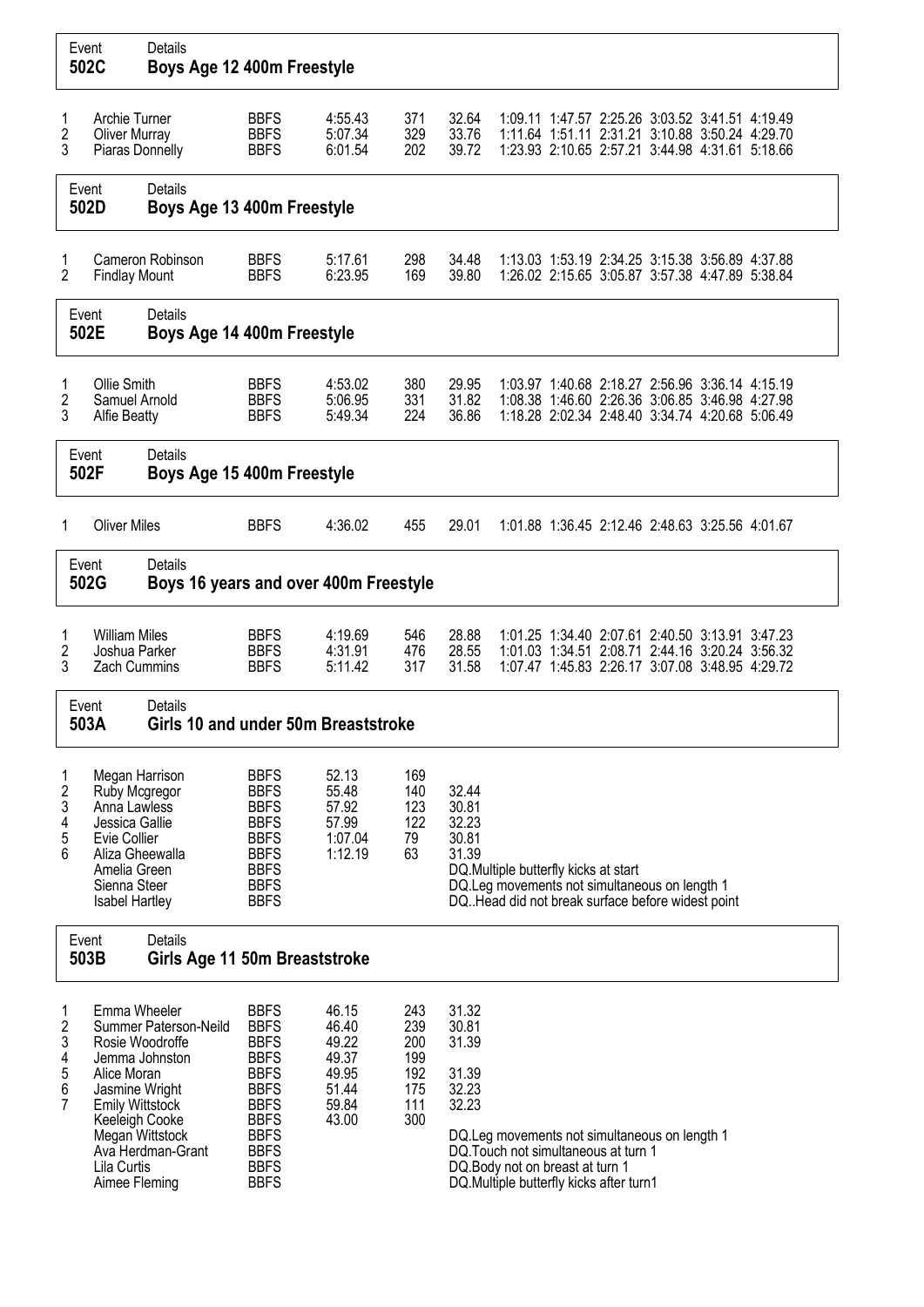|                                           | Event<br>503C                                                                                                                     | Details<br>Girls Age 12 50m Breaststroke                                                             |                                                                                                                                     |                                                                               |                                                             |                                                                             |
|-------------------------------------------|-----------------------------------------------------------------------------------------------------------------------------------|------------------------------------------------------------------------------------------------------|-------------------------------------------------------------------------------------------------------------------------------------|-------------------------------------------------------------------------------|-------------------------------------------------------------|-----------------------------------------------------------------------------|
| 1<br>2<br>3<br>4<br>5<br>6<br>7<br>8<br>9 | Isla Adams<br>Rosie Burke<br>Alexis Hornsby<br>Molly Mcgregor<br>Elena Talbot<br>Katie Robinson<br>Nea Boghurst<br>Mia Watts-Hyde | Jessica Fleming                                                                                      | <b>BBFS</b><br><b>BBFS</b><br><b>BBFS</b><br><b>BBFS</b><br><b>BBFS</b><br><b>BBFS</b><br><b>BBFS</b><br><b>BBFS</b><br><b>BBFS</b> | 39.59<br>43.26<br>47.60<br>50.14<br>51.42<br>53.40<br>53.47<br>54.92<br>59.00 | 385<br>295<br>221<br>190<br>176<br>157<br>156<br>144<br>116 | 31.16<br>31.32<br>31.16<br>31.16<br>31.16                                   |
| Event<br>503D                             |                                                                                                                                   | Details<br>Girls Age 13 50m Breaststroke                                                             |                                                                                                                                     |                                                                               |                                                             |                                                                             |
| 1<br>2<br>3<br>4<br>5<br>6<br>7<br>8      | Saffia Rougier<br>Rose Miles<br><b>Juliet Stevens</b><br>Lydia Wright<br>Lucy Golding<br>Manjari Kumara                           | Lily-Mae Lancaster Evans BBFS<br>Rebecca Johnston<br>Amy Charlesworth                                | <b>BBFS</b><br><b>BBFS</b><br><b>BBFS</b><br><b>BBFS</b><br><b>BBFS</b><br><b>BBFS</b><br><b>BBFS</b><br><b>BBFS</b>                | 37.78<br>40.88<br>43.07<br>43.48<br>46.07<br>46.14<br>49.94<br>50.01          | 443<br>350<br>299<br>291<br>244<br>243<br>192<br>191        | 31.32<br>32.23<br>30.81<br>DQ.Multiple butterfly kicks after turn at turn 1 |
|                                           | Event<br>503E                                                                                                                     | Details<br>Girls Age 14 50m Breaststroke                                                             |                                                                                                                                     |                                                                               |                                                             |                                                                             |
| 1<br>2<br>3<br>4                          | <b>Isabel Powell</b>                                                                                                              | Laila Richardson<br>Sophie Lawrence<br>Hannah Dudman                                                 | <b>BBFS</b><br><b>BBFS</b><br><b>BBFS</b><br><b>BBFS</b>                                                                            | 41.92<br>42.73<br>45.98<br>47.90                                              | 324<br>306<br>246<br>217                                    |                                                                             |
|                                           | Event<br>503F                                                                                                                     | Details<br>Girls Age 15 50m Breaststroke                                                             |                                                                                                                                     |                                                                               |                                                             |                                                                             |
| 1<br>2<br>3<br>4<br>5                     | Evie Woodroffe<br>Lucy Sullivan<br><b>Jody Williams</b><br>Event<br>503G                                                          | Charlotte Mahaffey<br>Emily Smallridge<br><b>Details</b><br>Girls 16 years and over 50m Breaststroke | <b>BBFS</b><br><b>BBFS</b><br><b>BBFS</b><br><b>BBFS</b><br><b>BBFS</b>                                                             | 37.33<br>38.04<br>42.82<br>43.33<br>44.03                                     | 459<br>434<br>304<br>294<br>280                             |                                                                             |
| 1<br>2                                    | Grace Cox<br>Alyssa Vivian                                                                                                        |                                                                                                      | <b>BBFS</b><br><b>BBFS</b>                                                                                                          | 36.14<br>45.00                                                                | 506<br>262                                                  |                                                                             |
|                                           | Event<br>504A                                                                                                                     | Details<br>Boys 10 and under 100m Backstroke                                                         |                                                                                                                                     |                                                                               |                                                             |                                                                             |
| 1<br>2                                    | <b>Tristan Fisher</b><br>Henry Rouse<br>Daniel Stevens                                                                            |                                                                                                      | <b>BBFS</b><br><b>BBFS</b><br><b>BBFS</b>                                                                                           | 1:35.03<br>1:39.09                                                            | 137<br>120                                                  | 46.75<br>46.74<br>DQ.Left position on back (other than to initiate t        |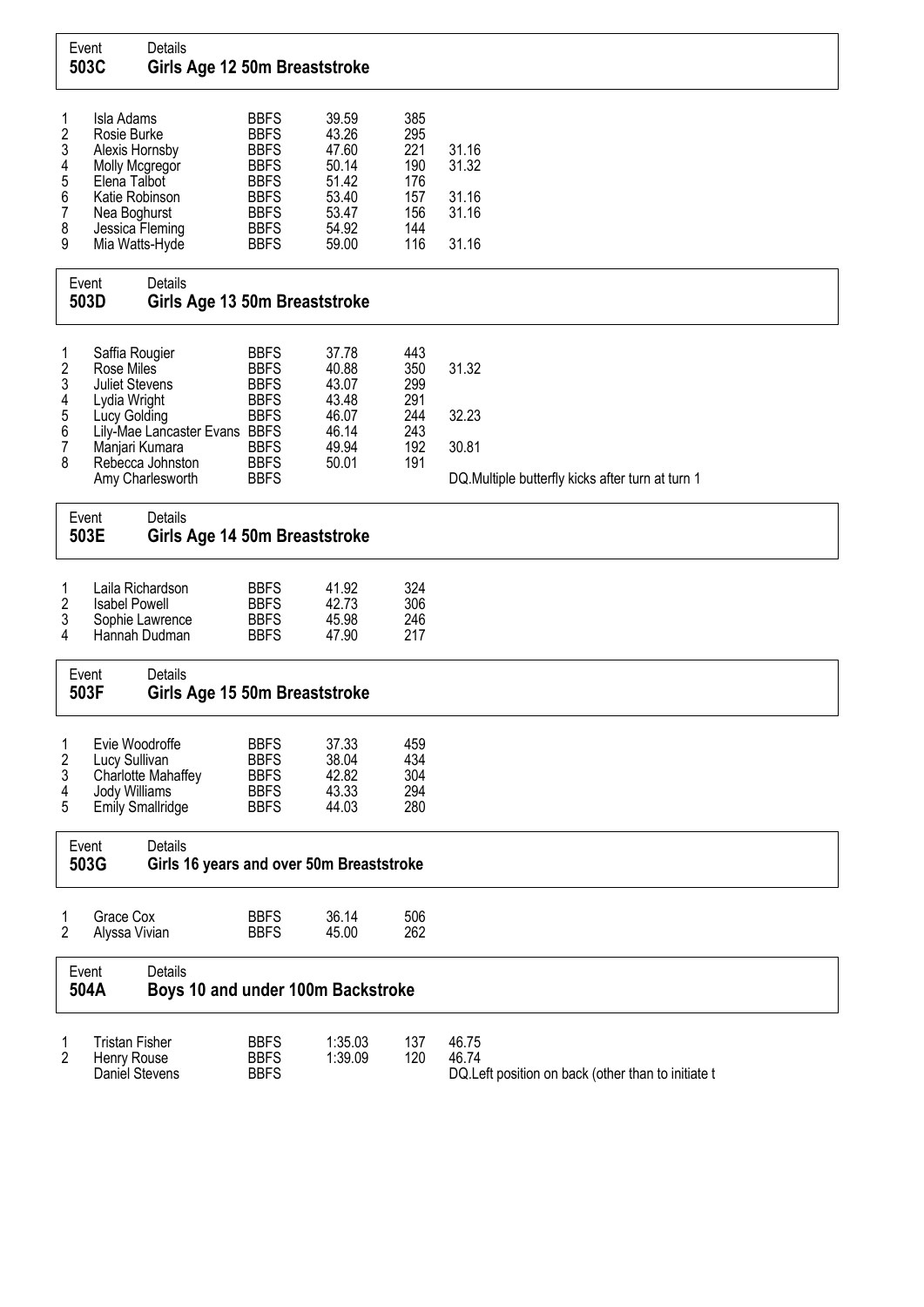| Event<br>504B                   |                                                                                                                              | Details<br>Boys Age 11 100m Backstroke            |                                                                                                                      |                                                                                      |                                                      |                                                                                 |
|---------------------------------|------------------------------------------------------------------------------------------------------------------------------|---------------------------------------------------|----------------------------------------------------------------------------------------------------------------------|--------------------------------------------------------------------------------------|------------------------------------------------------|---------------------------------------------------------------------------------|
| 1                               | Henry Arnold                                                                                                                 |                                                   | <b>BBFS</b>                                                                                                          | 1:33.66                                                                              | 143                                                  | 45.80                                                                           |
|                                 | Event<br>504C                                                                                                                | Details<br>Boys Age 12 100m Backstroke            |                                                                                                                      |                                                                                      |                                                      |                                                                                 |
| 1<br>2<br>3<br>4<br>5<br>6<br>7 | Archie Turner<br><b>Oliver Murray</b><br>Oli Pedra<br>Piaras Donnelly<br>Monty Ward<br>Charlie Ward<br><b>Edward Hartley</b> | Nicholas Workman                                  | <b>BBFS</b><br><b>BBFS</b><br><b>BBFS</b><br><b>BBFS</b><br><b>BBFS</b><br><b>BBFS</b><br><b>BBFS</b><br><b>BBFS</b> | 1:17.14<br>1:17.92<br>1:24.03<br>1:27.16<br>1:32.31<br>1:45.36<br>1:45.49<br>1:40.84 | 255<br>248<br>198<br>177<br>149<br>100<br>100<br>114 | 38.04<br>38.03<br>40.32<br>42.26<br>45.47<br>51.58<br>50.47<br>48.14            |
|                                 | Event<br>504D                                                                                                                | Details<br>Boys Age 13 100m Backstroke            |                                                                                                                      |                                                                                      |                                                      |                                                                                 |
| 1<br>2<br>3<br>4<br>5           | Michael Byrne<br><b>Ashton Vivian</b><br>Alex Morley                                                                         | Cameron Robinson<br>Thomas Smallridge             | <b>BBFS</b><br><b>BBFS</b><br><b>BBFS</b><br><b>BBFS</b><br><b>BBFS</b>                                              | 1:18.60<br>1:25.50<br>1:28.48<br>1:28.52<br>1:42.22                                  | 241<br>188<br>169<br>169<br>110                      | 38.56<br>40.35<br>42.18<br>44.35<br>48.68                                       |
|                                 | Event<br>504E                                                                                                                | Details<br>Boys Age 14 100m Backstroke            |                                                                                                                      |                                                                                      |                                                      |                                                                                 |
| 1<br>2<br>3                     | Ollie Smith<br><b>Bradley Harper</b><br>Samuel Arnold<br><b>William Bowen</b><br><b>Alfie Beatty</b>                         |                                                   | <b>BBFS</b><br><b>BBFS</b><br><b>BBFS</b><br><b>BBFS</b><br><b>BBFS</b>                                              | 1:11.68<br>1:13.81<br>1:16.93<br>1:28.58                                             | 318<br>292<br>257<br>169                             | 34.61<br>35.87<br>37.50<br>42.43<br>DQ. Not on back when leaving wall at turn 1 |
|                                 | Event<br>504F                                                                                                                | Details<br>Boys Age 15 100m Backstroke            |                                                                                                                      |                                                                                      |                                                      |                                                                                 |
| 1                               | Nikita Graille                                                                                                               |                                                   | <b>BBFS</b>                                                                                                          | 1:16.26                                                                              | 264                                                  | 36.28                                                                           |
|                                 | Event<br>504G                                                                                                                | Details<br>Boys 16 years and over 100m Backstroke |                                                                                                                      |                                                                                      |                                                      |                                                                                 |
| 1<br>2                          | Joshua Parker<br>Zach Cummins                                                                                                |                                                   | <b>BBFS</b><br><b>BBFS</b>                                                                                           | 1:07.69<br>1:22.27                                                                   | 378<br>211                                           | 31.89<br>38.82                                                                  |
| Event<br>505B                   |                                                                                                                              | Details<br>Girls Age 11 100m Butterfly            |                                                                                                                      |                                                                                      |                                                      |                                                                                 |
|                                 | Keeleigh Cooke                                                                                                               |                                                   | <b>BBFS</b>                                                                                                          | 1:18.67                                                                              | 334                                                  | 36.36                                                                           |
| Event<br>505C                   |                                                                                                                              | Details<br>Girls Age 12 100m Butterfly            |                                                                                                                      |                                                                                      |                                                      |                                                                                 |
| 1<br>$\overline{c}$<br>3<br>4   | Isla Adams<br>Rosie Burke<br>Molly Mcgregor<br>Jessica Fleming                                                               |                                                   | <b>BBFS</b><br><b>BBFS</b><br><b>BBFS</b><br><b>BBFS</b>                                                             | 1:18.74<br>1:26.51<br>1:27.77<br>1:47.22                                             | 334<br>252<br>241<br>132                             | 36.52<br>38.95<br>41.53<br>49.38                                                |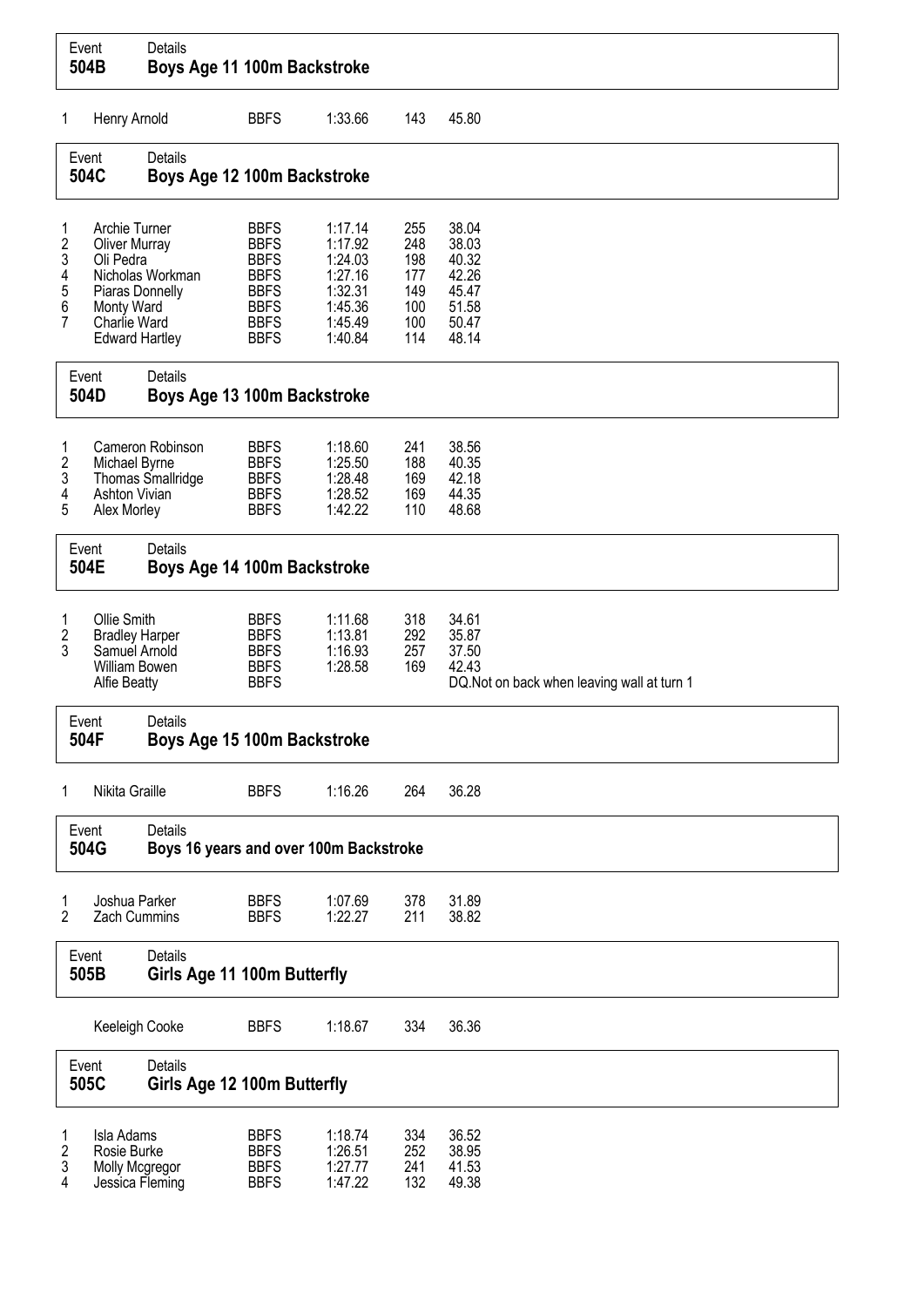|                                                                                             | Event<br>505D                                                                                                   | Details<br>Girls Age 13 100m Butterfly                   |                                                                                                       |                                                                           |                                               |                                                                                                 |
|---------------------------------------------------------------------------------------------|-----------------------------------------------------------------------------------------------------------------|----------------------------------------------------------|-------------------------------------------------------------------------------------------------------|---------------------------------------------------------------------------|-----------------------------------------------|-------------------------------------------------------------------------------------------------|
| 1<br>$\frac{2}{3}$<br>4                                                                     | Saffia Rougier<br>Lydia Wright<br><b>Brooke Seymour</b>                                                         | Amy Charlesworth<br>Xanthe Symington<br>Elizabeth Dudman | <b>BBFS</b><br><b>BBFS</b><br><b>BBFS</b><br><b>BBFS</b><br><b>BBFS</b><br><b>BBFS</b>                | 1:13.17<br>1:25.79<br>1:32.86<br>1:33.58<br>1:13.35                       | 416<br>258<br>203<br>199<br>413               | 33.46<br>39.26<br>41.70<br>43.62<br>33.26<br>DQ.Arms not brought forward simultaneously on leng |
| Event<br>505E                                                                               |                                                                                                                 | Details<br>Girls Age 14 100m Butterfly                   |                                                                                                       |                                                                           |                                               |                                                                                                 |
| 1                                                                                           | <b>Isabel Powell</b>                                                                                            |                                                          | <b>BBFS</b>                                                                                           | 1:13.22                                                                   | 415                                           | 34.32                                                                                           |
|                                                                                             | Event<br>505F                                                                                                   | Details<br>Girls Age 15 100m Butterfly                   |                                                                                                       |                                                                           |                                               |                                                                                                 |
| <b>Hollie Atton</b><br>1<br>2<br>Jody Williams<br>3<br>Lucy Sullivan<br>4<br>Evie Woodroffe |                                                                                                                 |                                                          | <b>BBFS</b><br><b>BBFS</b><br><b>BBFS</b><br><b>BBFS</b>                                              | 1:08.63<br>1:16.99<br>1:18.79<br>1:20.80                                  | 504<br>357<br>333<br>309                      | 31.90<br>35.65<br>35.81<br>37.01                                                                |
|                                                                                             | Event<br>505G                                                                                                   | Details<br>Girls 16 years and over 100m Butterfly        |                                                                                                       |                                                                           |                                               |                                                                                                 |
| 1                                                                                           | Grace Cox                                                                                                       |                                                          | <b>BBFS</b>                                                                                           | 1:17.25                                                                   | 353                                           | 35.58                                                                                           |
|                                                                                             | Event<br>506A                                                                                                   | Details<br>Boys 10 and under 100m Freestyle              |                                                                                                       |                                                                           |                                               |                                                                                                 |
| 1<br>2<br>3                                                                                 | <b>Tristan Fisher</b><br>James Wright<br>Daniel Stevens                                                         |                                                          | <b>BBFS</b><br><b>BBFS</b><br><b>BBFS</b>                                                             | 1:23.06<br>1:33.66<br>1:34.12                                             | 158<br>110<br>109                             | 39.24<br>43.48<br>44.43                                                                         |
|                                                                                             | Event<br>506B                                                                                                   | Details<br>Boys Age 11 100m Freestyle                    |                                                                                                       |                                                                           |                                               |                                                                                                 |
| 1<br>$\overline{2}$                                                                         | Henry Arnold                                                                                                    | Cameron Masson                                           | <b>BBFS</b><br><b>BBFS</b>                                                                            | 1:24.49<br>1:36.60                                                        | 150<br>101                                    | 40.77<br>44.71                                                                                  |
| Event<br>506C                                                                               |                                                                                                                 | Details<br>Boys Age 12 100m Freestyle                    |                                                                                                       |                                                                           |                                               |                                                                                                 |
| 1<br>$\sqrt{2}$<br>3<br>4<br>5<br>6<br>7                                                    | <b>Oliver Murray</b><br>Archie Turner<br>Piaras Donnelly<br>Monty Ward<br><b>Edward Hartley</b><br>Charlie Ward | Nicholas Workman                                         | <b>BBFS</b><br><b>BBFS</b><br><b>BBFS</b><br><b>BBFS</b><br><b>BBFS</b><br><b>BBFS</b><br><b>BBFS</b> | 1:05.47<br>1:07.87<br>1:18.97<br>1:22.27<br>1:24.08<br>1:29.31<br>1:33.21 | 323<br>290<br>184<br>163<br>153<br>127<br>112 | 31.81<br>32.60<br>38.73<br>38.87<br>40.58<br>40.49<br>44.04                                     |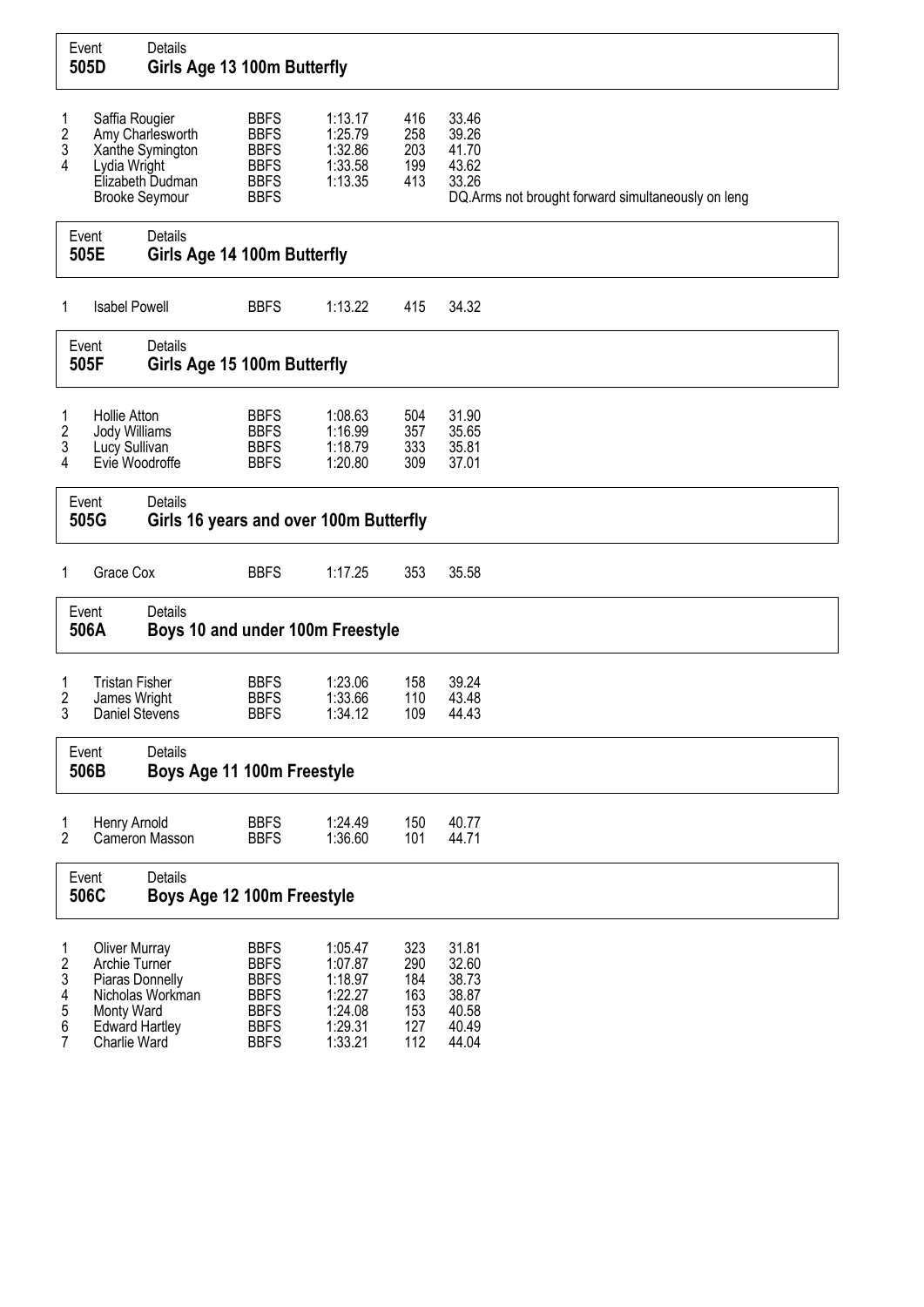|                                                                       | Event<br>506D                                                                                                                      | Details<br>Boys Age 13 100m Freestyle                                                              |                                                                                                                                                                   |                                                                                                                       |                                                                          |                                                                                        |  |
|-----------------------------------------------------------------------|------------------------------------------------------------------------------------------------------------------------------------|----------------------------------------------------------------------------------------------------|-------------------------------------------------------------------------------------------------------------------------------------------------------------------|-----------------------------------------------------------------------------------------------------------------------|--------------------------------------------------------------------------|----------------------------------------------------------------------------------------|--|
| 1<br>2<br>3<br>4<br>5                                                 | Michael Byrne<br>Ashton Vivian<br>Alex Morley<br><b>Findlay Mount</b>                                                              | Cameron Robinson                                                                                   | <b>BBFS</b><br><b>BBFS</b><br><b>BBFS</b><br><b>BBFS</b><br><b>BBFS</b>                                                                                           | 1:10.56<br>1:14.79<br>1:19.92<br>1:22.94<br>1:23.14                                                                   | 258<br>217<br>178<br>159<br>158                                          | 34.27<br>34.74<br>37.72<br>38.84<br>38.81                                              |  |
|                                                                       | Event<br>506E                                                                                                                      | <b>Details</b><br>Boys Age 14 100m Freestyle                                                       |                                                                                                                                                                   |                                                                                                                       |                                                                          |                                                                                        |  |
| 1<br>2<br>3<br>4<br>5                                                 | Ollie Smith<br>Samuel Arnold<br><b>Bradley Harper</b><br><b>Alfie Beatty</b><br>William Bowen                                      | Alexander Talbot                                                                                   | <b>BBFS</b><br><b>BBFS</b><br><b>BBFS</b><br><b>BBFS</b><br><b>BBFS</b><br><b>BBFS</b>                                                                            | 1:01.77<br>1:04.59<br>1:06.07<br>1:13.38<br>1:16.17<br>1:19.59                                                        | 385<br>337<br>315<br>230<br>205<br>180                                   | 29.48<br>31.12<br>32.09<br>33.53<br>36.48<br>37.47                                     |  |
|                                                                       | Event<br>506F                                                                                                                      | Details<br>Boys Age 15 100m Freestyle                                                              |                                                                                                                                                                   |                                                                                                                       |                                                                          |                                                                                        |  |
| 1<br>2                                                                | <b>Oliver Miles</b><br>Nikita Graille                                                                                              |                                                                                                    | <b>BBFS</b><br><b>BBFS</b>                                                                                                                                        | 58.67<br>1:06.53                                                                                                      | 449<br>308                                                               | 28.07<br>30.97                                                                         |  |
|                                                                       | Event<br>506G                                                                                                                      | Details<br>Boys 16 years and over 100m Freestyle                                                   |                                                                                                                                                                   |                                                                                                                       |                                                                          |                                                                                        |  |
| 1<br>2<br>3                                                           | <b>William Miles</b><br>Joshua Parker<br><b>Zach Cummins</b>                                                                       |                                                                                                    | <b>BBFS</b><br><b>BBFS</b><br><b>BBFS</b>                                                                                                                         | 56.68<br>57.26<br>1:05.94                                                                                             | 498<br>483<br>317                                                        | 27.00<br>27.80<br>30.53                                                                |  |
|                                                                       | Event<br>507A                                                                                                                      | Details<br>Girls 10 and under 100m Freestyle                                                       |                                                                                                                                                                   |                                                                                                                       |                                                                          |                                                                                        |  |
| 1<br>2<br>3<br>4<br>5<br>6<br>7<br>8                                  | Megan Harrison<br>Isabel Hartley<br>Amelia Green<br>Ruby Mcgregor<br>Clara Moran<br>Jessica Gallie<br>Sienna Steer<br>Evie Collier |                                                                                                    | <b>BBFS</b><br><b>BBFS</b><br><b>BBFS</b><br><b>BBFS</b><br><b>BBFS</b><br><b>BBFS</b><br><b>BBFS</b><br><b>BBFS</b>                                              | 1:28.77<br>1:29.10<br>1:32.48<br>1:33.92<br>1:37.15<br>1:46.60<br>1:47.69<br>1:52.47                                  | 190<br>188<br>168<br>160<br>145<br>110<br>106<br>93                      | 43.58<br>43.63<br>44.79<br>46.94<br>47.00<br>49.64<br>48.99<br>52.38                   |  |
|                                                                       | Event<br>507B                                                                                                                      | Details<br>Girls Age 11 100m Freestyle                                                             |                                                                                                                                                                   |                                                                                                                       |                                                                          |                                                                                        |  |
| 1<br>$\overline{\mathbf{c}}$<br>3<br>4<br>5<br>6<br>7<br>8<br>9<br>10 | Emma Wheeler<br>Alice Moran<br>Aimee Fleming<br>Lila Curtis<br><b>Emily Wittstock</b><br>Keeleigh Cooke                            | Summer Paterson-Neild<br>Ava Herdman-Grant<br>Jemma Johnston<br>Rosie Woodroffe<br>Megan Wittstock | <b>BBFS</b><br><b>BBFS</b><br><b>BBFS</b><br><b>BBFS</b><br><b>BBFS</b><br><b>BBFS</b><br><b>BBFS</b><br><b>BBFS</b><br><b>BBFS</b><br><b>BBFS</b><br><b>BBFS</b> | 1:17.87<br>1:18.16<br>1:24.86<br>1:27.61<br>1:28.52<br>1:30.46<br>1:39.47<br>1:47.34<br>1:48.27<br>1:55.77<br>1:06.52 | 281<br>278<br>217<br>197<br>191<br>179<br>135<br>107<br>105<br>86<br>451 | 37.66<br>37.18<br>39.27<br>41.98<br>43.93<br>43.22<br>47.55<br>49.07<br>53.57<br>32.23 |  |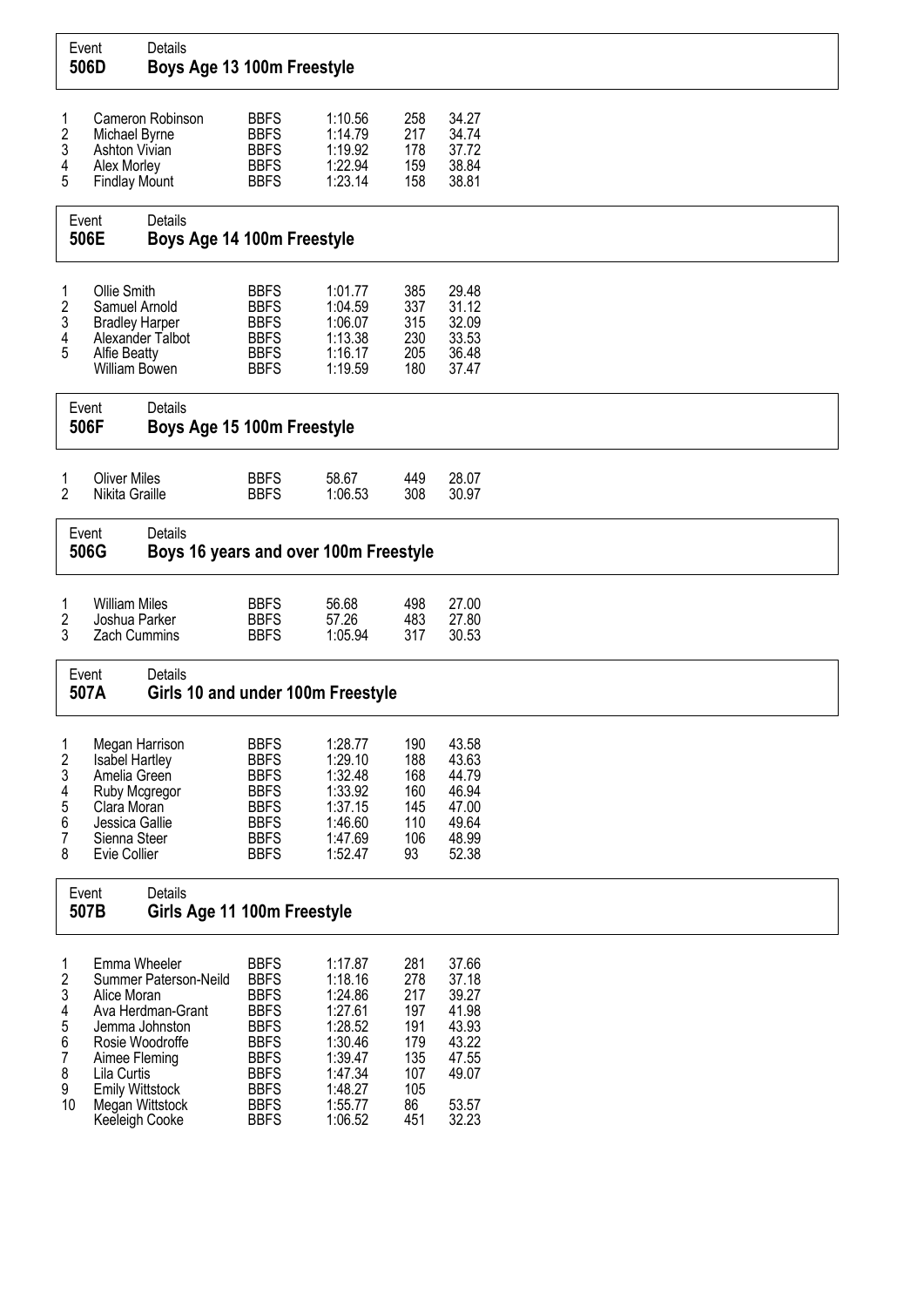| Event<br>507C                                         |                                                                                                                           | Details<br>Girls Age 12 100m Freestyle                                                                                                 |                                                                                                                                                                   |                                                                                                                                  |                                                                                  |                                                                                                          |                 |
|-------------------------------------------------------|---------------------------------------------------------------------------------------------------------------------------|----------------------------------------------------------------------------------------------------------------------------------------|-------------------------------------------------------------------------------------------------------------------------------------------------------------------|----------------------------------------------------------------------------------------------------------------------------------|----------------------------------------------------------------------------------|----------------------------------------------------------------------------------------------------------|-----------------|
| 1<br>2<br>2<br>4<br>5<br>6<br>7                       | Alexis Hornsby<br>Isla Adams<br>Rosie Burke<br>Molly Mcgregor<br><b>Taylor Roberts</b><br>Jessica Fleming<br>Elena Talbot |                                                                                                                                        | <b>BBFS</b><br><b>BBFS</b><br><b>BBFS</b><br><b>BBFS</b><br><b>BBFS</b><br><b>BBFS</b><br><b>BBFS</b>                                                             | 1:11.88<br>1:12.58<br>1:12.58<br>1:12.62<br>1:21.90<br>1:22.88<br>1:33.34                                                        | 357<br>347<br>347<br>347<br>242<br>233<br>163                                    | 33.87<br>34.38<br>35.03<br>35.73<br>38.55<br>41.22<br>45.14                                              |                 |
| Event<br>507D                                         |                                                                                                                           | Details<br>Girls Age 13 100m Freestyle                                                                                                 |                                                                                                                                                                   |                                                                                                                                  |                                                                                  |                                                                                                          |                 |
| 1<br>2<br>3<br>4<br>5<br>6<br>7<br>8<br>9<br>10<br>11 | Saffia Rougier<br>Rose Miles<br>Hannah Brown<br><b>Juliet Stevens</b><br>Lydia Wright<br>Lucy Golding                     | Amy Charlesworth<br>Xanthe Symington<br>Lily-Mae Lancaster Evans BBFS<br>Rebecca Johnston<br><b>Brooke Seymour</b><br>Elizabeth Dudman | <b>BBFS</b><br><b>BBFS</b><br><b>BBFS</b><br><b>BBFS</b><br><b>BBFS</b><br><b>BBFS</b><br><b>BBFS</b><br><b>BBFS</b><br><b>BBFS</b><br><b>BBFS</b><br><b>BBFS</b> | 1:03.18<br>1:08.12<br>1:08.57<br>1:10.52<br>1:12.53<br>1:15.59<br>1:15.72<br>1:15.94<br>1:17.21<br>1:18.30<br>1:24.91<br>1:03.61 | 526<br>420<br>412<br>378<br>348<br>307<br>306<br>303<br>288<br>276<br>217<br>516 | 30.81<br>32.77<br>32.73<br>33.29<br>34.09<br>35.89<br>36.57<br>36.38<br>36.77<br>36.90<br>39.43<br>31.16 |                 |
|                                                       | Event<br>507E                                                                                                             | Details<br>Girls Age 14 100m Freestyle                                                                                                 |                                                                                                                                                                   |                                                                                                                                  |                                                                                  |                                                                                                          |                 |
| 1<br>2<br>3<br>4                                      | Jade Galloway                                                                                                             | Laila Richardson<br>Sophie Lawrence<br>Hannah Dudman                                                                                   | <b>BBFS</b><br><b>BBFS</b><br><b>BBFS</b><br><b>BBFS</b>                                                                                                          | 1:10.99<br>1:13.33<br>1:18.77<br>1:19.72                                                                                         | 371<br>337<br>272<br>262                                                         | 34.20<br>34.52<br>37.44<br>36.99                                                                         |                 |
|                                                       | Event<br>507F                                                                                                             | Details<br>Girls Age 15 100m Freestyle                                                                                                 |                                                                                                                                                                   |                                                                                                                                  |                                                                                  |                                                                                                          |                 |
| 1<br>2<br>3<br>4<br>5<br>6<br>7                       | <b>Hollie Atton</b><br>Evie Woodroffe<br>Jody Williams<br>Lucy Sullivan<br>Ella Boghurst                                  | Charlotte Mahaffey<br>Emily Smallridge                                                                                                 | <b>BBFS</b><br><b>BBFS</b><br><b>BBFS</b><br><b>BBFS</b><br><b>BBFS</b><br><b>BBFS</b><br><b>BBFS</b>                                                             | 1:05.60<br>1:05.80<br>1:09.03<br>1:09.46<br>1:09.69<br>1:09.88<br>1:17.78                                                        | 470<br>466<br>404<br>396<br>392<br>389<br>282                                    | 31.39<br>31.32<br>32.83<br>33.82<br>33.65<br>33.19<br>36.33                                              |                 |
|                                                       | Event<br>507G                                                                                                             | Details<br>Girls 16 years and over 100m Freestyle                                                                                      |                                                                                                                                                                   |                                                                                                                                  |                                                                                  |                                                                                                          |                 |
| 1<br>2                                                | Grace Cox<br>Alyssa Vivian                                                                                                |                                                                                                                                        | <b>BBFS</b><br><b>BBFS</b>                                                                                                                                        | 1:06.33<br>1:12.33                                                                                                               | 455<br>351                                                                       | 32.44<br>34.56                                                                                           |                 |
| Event<br>601E                                         |                                                                                                                           | Details<br>Boys Age 14 200m Butterfly                                                                                                  |                                                                                                                                                                   |                                                                                                                                  |                                                                                  |                                                                                                          |                 |
| 1                                                     | Ollie Smith                                                                                                               |                                                                                                                                        | <b>BBFS</b>                                                                                                                                                       | 2:49.19                                                                                                                          | 264                                                                              | 33.45                                                                                                    | 1:16.00 2:02.00 |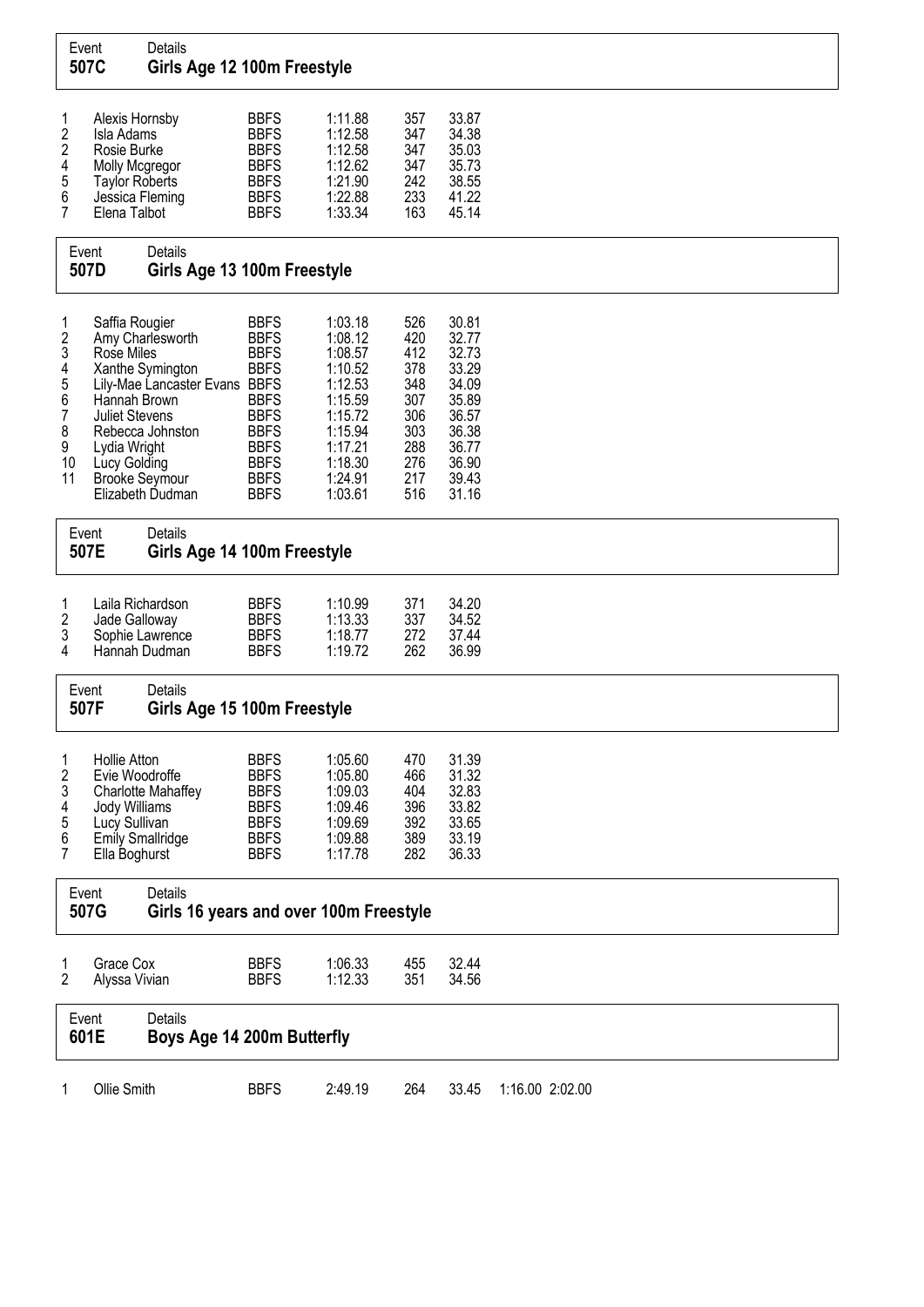| Event<br>601G                                                                                               |                                                                                       | Details                                            |                                                                                        |                                                                           |                                               |                                                             |  | Boys 16 years and over 200m Butterfly                                                                                             |  |  |  |  |  |  |  |  |  |  |
|-------------------------------------------------------------------------------------------------------------|---------------------------------------------------------------------------------------|----------------------------------------------------|----------------------------------------------------------------------------------------|---------------------------------------------------------------------------|-----------------------------------------------|-------------------------------------------------------------|--|-----------------------------------------------------------------------------------------------------------------------------------|--|--|--|--|--|--|--|--|--|--|
| 1<br>$\overline{2}$                                                                                         | Joshua Parker<br>Zach Cummins                                                         | <b>Brendan Giltinane</b>                           | <b>BBFS</b><br><b>BBFS</b><br><b>BBFS</b>                                              | 2:31.68<br>3:03.09<br>2:24.94                                             | 367<br>208<br>420                             | 31.25<br>35.17<br>30.55                                     |  | 1:08.30 1:48.96<br>1:22.72 2:11.81<br>1:07.67 1:46.08                                                                             |  |  |  |  |  |  |  |  |  |  |
|                                                                                                             | Event<br>602A                                                                         | Details<br>Girls 10 and under 200m Backstroke      |                                                                                        |                                                                           |                                               |                                                             |  |                                                                                                                                   |  |  |  |  |  |  |  |  |  |  |
|                                                                                                             | Amelia Green                                                                          |                                                    | <b>BBFS</b>                                                                            |                                                                           |                                               | DQ. Technical infraction                                    |  |                                                                                                                                   |  |  |  |  |  |  |  |  |  |  |
| Event<br>602B                                                                                               |                                                                                       | Details<br>Girls Age 11 200m Backstroke            |                                                                                        |                                                                           |                                               |                                                             |  |                                                                                                                                   |  |  |  |  |  |  |  |  |  |  |
| Keeleigh Cooke                                                                                              |                                                                                       |                                                    | <b>BBFS</b>                                                                            | 2:43.96                                                                   | 385                                           | 37.91                                                       |  | 1:19.53 2:02.17                                                                                                                   |  |  |  |  |  |  |  |  |  |  |
| Event<br>602C                                                                                               |                                                                                       | <b>Details</b><br>Girls Age 12 200m Backstroke     |                                                                                        |                                                                           |                                               |                                                             |  |                                                                                                                                   |  |  |  |  |  |  |  |  |  |  |
| Rosie Burke<br>1<br>2<br>Alexis Hornsby<br>3<br>Molly Mcgregor<br>Jessica Fleming<br>4<br>5<br>Nea Boghurst |                                                                                       |                                                    | <b>BBFS</b><br><b>BBFS</b><br><b>BBFS</b><br><b>BBFS</b><br><b>BBFS</b>                | 2:56.26<br>3:04.45<br>3:15.65<br>3:23.63<br>3:24.93                       | 310<br>270<br>226<br>201<br>197               | 41.88<br>43.09<br>45.69<br>49.18<br>47.24                   |  | 1:26.64 2:12.97<br>1:31.02 2:19.07<br>1:35.63 2:27.09<br>1:42.84 2:34.71<br>1:38.96 2:32.99                                       |  |  |  |  |  |  |  |  |  |  |
|                                                                                                             | Event<br>602D                                                                         | <b>Details</b><br>Girls Age 13 200m Backstroke     |                                                                                        |                                                                           |                                               |                                                             |  |                                                                                                                                   |  |  |  |  |  |  |  |  |  |  |
| 1<br>$\overline{\mathbf{c}}$<br>3<br>4<br>5<br>6<br>$\overline{7}$                                          | Saffia Rougier<br>Rose Miles<br>Hannah Brown<br>Lucy Golding<br><b>Brooke Seymour</b> | Lily-Mae Lancaster Evans BBFS<br>Rebecca Johnston  | <b>BBFS</b><br><b>BBFS</b><br><b>BBFS</b><br><b>BBFS</b><br><b>BBFS</b><br><b>BBFS</b> | 2:36.00<br>2:45.23<br>2:58.54<br>3:02.71<br>3:04.84<br>3:12.98<br>3:31.62 | 446<br>376<br>298<br>278<br>268<br>236<br>179 | 36.22<br>39.28<br>41.23<br>41.60<br>42.74<br>45.17<br>48.47 |  | 1:16.33 1:57.14<br>1:21.99 2:04.50<br>1:26.33 2:12.93<br>1:28.71 2:16.90<br>1:31.13 2:18.96<br>1:38.03 2:26.80<br>1:44.56 2:40.23 |  |  |  |  |  |  |  |  |  |  |
|                                                                                                             | Event<br>602F                                                                         | <b>Details</b><br>Girls Age 15 200m Backstroke     |                                                                                        |                                                                           |                                               |                                                             |  |                                                                                                                                   |  |  |  |  |  |  |  |  |  |  |
| 1<br>$\overline{\mathbf{c}}$<br>3<br>4<br>5                                                                 | Evie Woodroffe<br>Jody Williams<br><b>Emily Smallridge</b><br>Ella Boghurst           | <b>Charlotte Mahaffey</b>                          | <b>BBFS</b><br><b>BBFS</b><br><b>BBFS</b><br><b>BBFS</b><br><b>BBFS</b>                | 2:39.61<br>2:41.05<br>2:46.20<br>2:48.04<br>3:02.35                       | 417<br>406<br>369<br>357<br>280               | 37.57<br>38.18<br>37.64<br>38.63<br>41.85                   |  | 1:18.29 1:59.87<br>1:18.67 2:00.07<br>1:19.09 2:02.78<br>1:20.95 2:04.84<br>1:27.89 2:15.84                                       |  |  |  |  |  |  |  |  |  |  |
| Event<br>602G                                                                                               |                                                                                       | Details<br>Girls 16 years and over 200m Backstroke |                                                                                        |                                                                           |                                               |                                                             |  |                                                                                                                                   |  |  |  |  |  |  |  |  |  |  |
| 1                                                                                                           | Alyssa Vivian                                                                         |                                                    | <b>BBFS</b>                                                                            | 3:04.12                                                                   | 272                                           | 42.33                                                       |  | 1:30.38 2:18.16                                                                                                                   |  |  |  |  |  |  |  |  |  |  |
|                                                                                                             | Event<br>603A                                                                         | Details<br>Boys 10 and under 100m Breaststroke     |                                                                                        |                                                                           |                                               |                                                             |  |                                                                                                                                   |  |  |  |  |  |  |  |  |  |  |
| 1<br>Daniel Stevens<br>2                                                                                    |                                                                                       | Harry Woodroffe                                    | <b>BBFS</b><br><b>BBFS</b>                                                             | 1:54.68<br>1:56.98                                                        | 114<br>107                                    | 54.02<br>55.77                                              |  |                                                                                                                                   |  |  |  |  |  |  |  |  |  |  |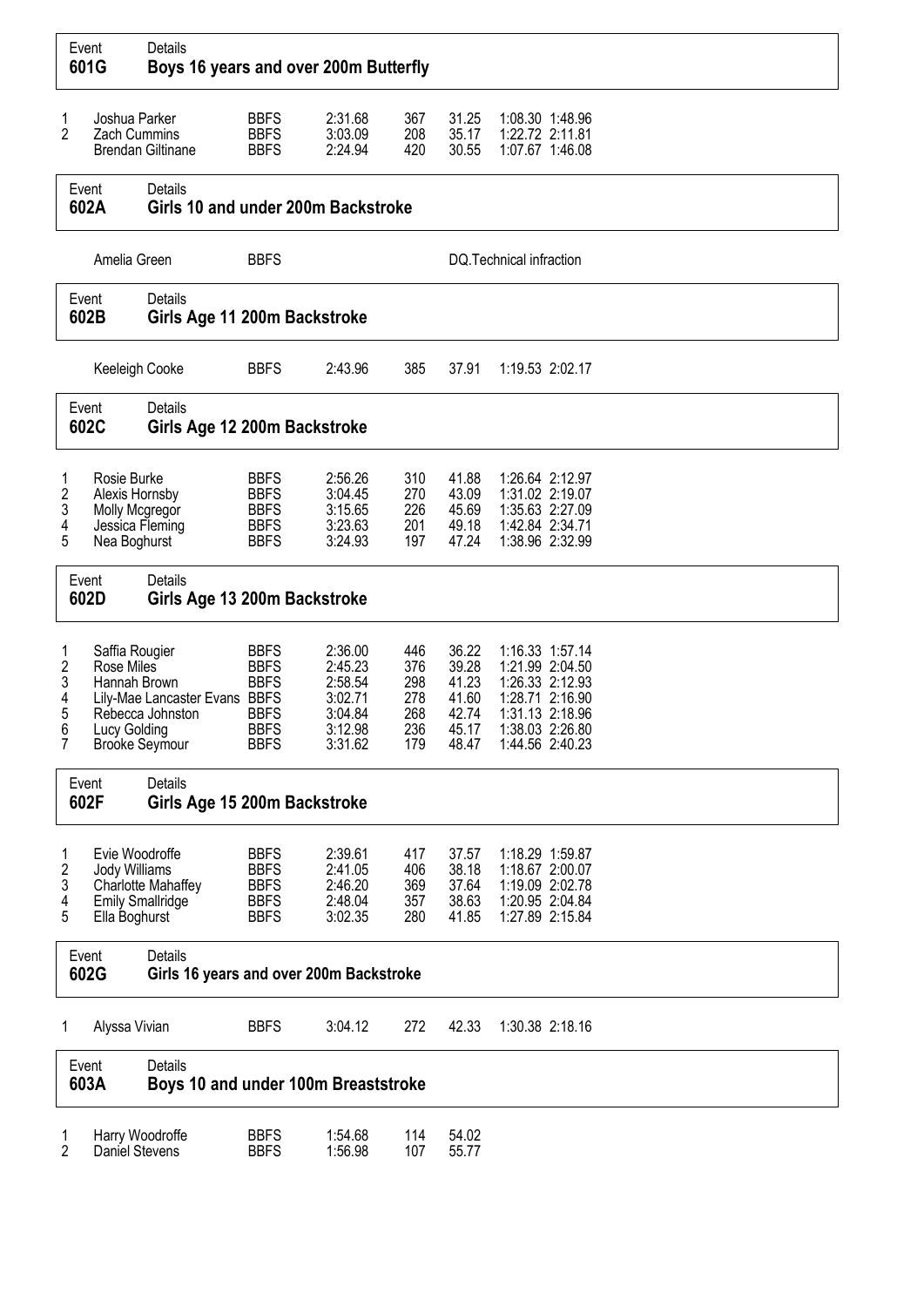|                                                                                     | Event<br>603B                                                                                                   | Details                                                    | Boys Age 11 100m Breaststroke                                                                         |                                                                |                          |                                                                                  |  |  |  |  |  |  |
|-------------------------------------------------------------------------------------|-----------------------------------------------------------------------------------------------------------------|------------------------------------------------------------|-------------------------------------------------------------------------------------------------------|----------------------------------------------------------------|--------------------------|----------------------------------------------------------------------------------|--|--|--|--|--|--|
| 1                                                                                   | Henry Arnold<br>Sullivan Cook                                                                                   |                                                            | <b>BBFS</b><br><b>BBFS</b>                                                                            | 1:55.26                                                        | 112                      | 55.78<br>DQ.Technical Infraction                                                 |  |  |  |  |  |  |
|                                                                                     | Event<br>603C                                                                                                   | Details<br>Boys Age 12 100m Breaststroke                   |                                                                                                       |                                                                |                          |                                                                                  |  |  |  |  |  |  |
| 1<br>$\overline{\mathbf{c}}$<br>3<br>4<br>5                                         | <b>Oliver Murray</b><br>Archie Turner<br>Piaras Donnelly<br>Monty Ward<br><b>Edward Hartley</b><br>Charlie Ward | Nicholas Workman                                           | <b>BBFS</b><br><b>BBFS</b><br><b>BBFS</b><br><b>BBFS</b><br><b>BBFS</b><br><b>BBFS</b><br><b>BBFS</b> | 1:32.14<br>1:34.15<br>1:34.91<br>1:50.05<br>2:09.51<br>1:47.87 |                          | 43.45<br>45.11<br>44.75<br>51.90<br>1:03.10<br>52.23<br>DQ. Technical Infraction |  |  |  |  |  |  |
| Event<br>603D                                                                       |                                                                                                                 | Details<br>Boys Age 13 100m Breaststroke                   |                                                                                                       |                                                                |                          |                                                                                  |  |  |  |  |  |  |
| 1<br>$\boldsymbol{2}$<br>3<br>4                                                     | <b>Ashton Vivian</b><br>Alex Morley<br><b>Findlay Mount</b><br>Michael Byrne                                    |                                                            | <b>BBFS</b><br><b>BBFS</b><br><b>BBFS</b><br><b>BBFS</b>                                              | 1:32.36<br>1:40.22<br>1:40.51<br>1:42.10                       | 218<br>171<br>169<br>162 | 44.13<br>45.46<br>46.92<br>48.68                                                 |  |  |  |  |  |  |
|                                                                                     | Event<br>603E                                                                                                   | Details<br>Boys Age 14 100m Breaststroke                   |                                                                                                       |                                                                |                          |                                                                                  |  |  |  |  |  |  |
| 1<br>2<br>3<br>4                                                                    | Ollie Smith<br>Samuel Arnold<br><b>Alfie Beatty</b><br>William Bowen                                            | Alexander Talbot                                           | <b>BBFS</b><br><b>BBFS</b><br><b>BBFS</b><br><b>BBFS</b><br><b>BBFS</b>                               | 1:14.45<br>1:25.29<br>1:30.62<br>1:39.05                       | 417<br>277<br>231<br>177 | 35.17<br>40.33<br>41.58<br>46.42<br>DQ.Technical Infraction                      |  |  |  |  |  |  |
|                                                                                     | Event<br>603F                                                                                                   | <b>Details</b><br>Boys Age 15 100m Breaststroke            |                                                                                                       |                                                                |                          |                                                                                  |  |  |  |  |  |  |
| 1<br>$\overline{2}$                                                                 | <b>Oliver Miles</b><br>Nikita Graille                                                                           |                                                            | <b>BBFS</b><br><b>BBFS</b>                                                                            | 1:16.87<br>1:26.63                                             | 379<br>265               | 35.37<br>38.93                                                                   |  |  |  |  |  |  |
|                                                                                     | Event<br>603G                                                                                                   | <b>Details</b><br>Boys 16 years and over 100m Breaststroke |                                                                                                       |                                                                |                          |                                                                                  |  |  |  |  |  |  |
| 1<br>2<br>3                                                                         | <b>William Miles</b><br>Joshua Parker<br>Zach Cummins                                                           |                                                            | <b>BBFS</b><br><b>BBFS</b><br><b>BBFS</b>                                                             | 1:09.66<br>1:17.14<br>1:26.29                                  | 509<br>375<br>268        | 32.53<br>35.75<br>38.79                                                          |  |  |  |  |  |  |
|                                                                                     | Event<br>604A                                                                                                   | Details<br>Girls 10 and under 50m Butterfly                |                                                                                                       |                                                                |                          |                                                                                  |  |  |  |  |  |  |
| Ruby Mcgregor<br>1<br>2<br>Isabel Hartley<br>3<br>Sienna Steer<br>4<br>Amelia Green |                                                                                                                 |                                                            | <b>BBFS</b><br><b>BBFS</b><br><b>BBFS</b><br><b>BBFS</b>                                              | 50.33<br>51.23<br>1:00.54<br>1:02.00                           | 114<br>108<br>65<br>61   |                                                                                  |  |  |  |  |  |  |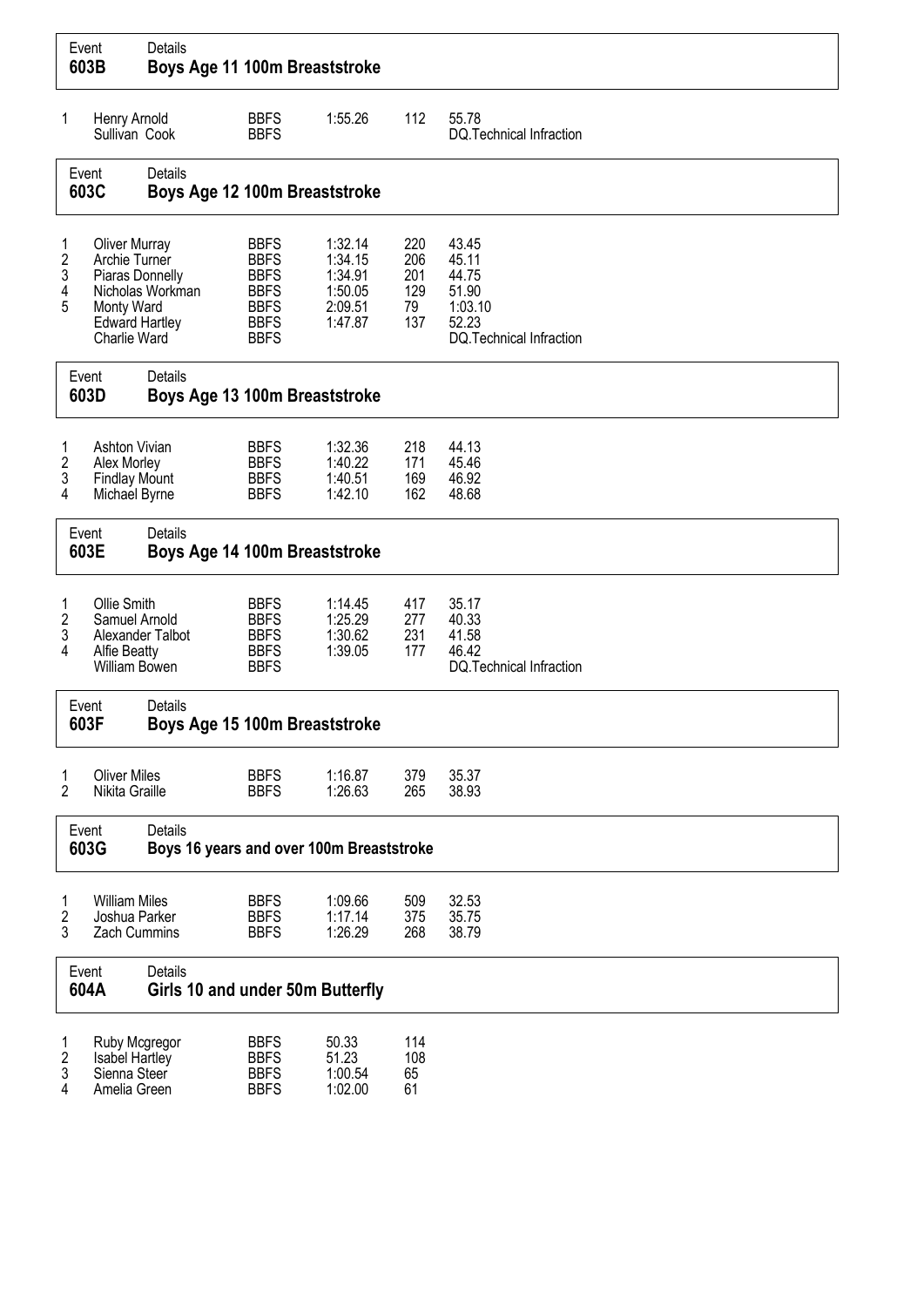|                                                 | Event<br>604B                                                                         | Details<br>Girls Age 11 50m Butterfly                                                                                                                                           |                                                                                                                                                                   |                                                                                                 |                                                                           |                                                     |
|-------------------------------------------------|---------------------------------------------------------------------------------------|---------------------------------------------------------------------------------------------------------------------------------------------------------------------------------|-------------------------------------------------------------------------------------------------------------------------------------------------------------------|-------------------------------------------------------------------------------------------------|---------------------------------------------------------------------------|-----------------------------------------------------|
| 1<br>2<br>3<br>4<br>5<br>6<br>7<br>8            | Alice Moran<br>Lila Curtis                                                            | Emma Wheeler<br>Summer Paterson-Neild<br>Jemma Johnston<br>Rosie Woodroffe<br>Ava Herdman-Grant<br>Aimee Fleming<br>Megan Wittstock<br>Keeleigh Cooke<br><b>Emily Wittstock</b> | <b>BBFS</b><br><b>BBFS</b><br><b>BBFS</b><br><b>BBFS</b><br><b>BBFS</b><br><b>BBFS</b><br><b>BBFS</b><br><b>BBFS</b><br><b>BBFS</b><br><b>BBFS</b><br><b>BBFS</b> | 41.93<br>43.09<br>44.82<br>48.03<br>52.90<br>55.08<br>1:00.84<br>1:07.91<br>35.23               | 197<br>181<br>161<br>131<br>98<br>87<br>64<br>46<br>331                   | DQ.Technical Infraction<br>DQ. Technical Infraction |
|                                                 | Event<br>604C                                                                         | Details<br>Girls Age 12 50m Butterfly                                                                                                                                           |                                                                                                                                                                   |                                                                                                 |                                                                           |                                                     |
| 1<br>2<br>3<br>4<br>5<br>6<br>7<br>8            | Isla Adams<br>Rosie Burke<br>Elena Talbot<br>Nea Boghurst                             | Molly Mcgregor<br>Katie Robinson<br><b>Taylor Roberts</b><br>Alexis Hornsby<br>Jessica Fleming                                                                                  | <b>BBFS</b><br><b>BBFS</b><br><b>BBFS</b><br><b>BBFS</b><br><b>BBFS</b><br><b>BBFS</b><br><b>BBFS</b><br><b>BBFS</b><br><b>BBFS</b>                               | 35.75<br>37.05<br>40.60<br>42.51<br>43.01<br>43.48<br>47.06<br>49.01                            | 317<br>285<br>217<br>189<br>182<br>176<br>139<br>123                      | DQ.Technical Infraction                             |
|                                                 | Event<br>604D                                                                         | Details<br>Girls Age 13 50m Butterfly                                                                                                                                           |                                                                                                                                                                   |                                                                                                 |                                                                           |                                                     |
| 1<br>2<br>3<br>4<br>5<br>6<br>7<br>8<br>9<br>10 | Saffia Rougier<br>Rose Miles<br>Lydia Wright<br><b>Juliet Stevens</b><br>Lucy Golding | Amy Charlesworth<br>Xanthe Symington<br>Rebecca Johnston<br>Manjari Kumara<br><b>Brooke Seymour</b><br>Elizabeth Dudman                                                         | <b>BBFS</b><br><b>BBFS</b><br><b>BBFS</b><br><b>BBFS</b><br><b>BBFS</b><br><b>BBFS</b><br><b>BBFS</b><br><b>BBFS</b><br><b>BBFS</b><br><b>BBFS</b><br><b>BBFS</b> | 32.63<br>35.52<br>35.74<br>37.05<br>38.72<br>39.77<br>39.84<br>40.98<br>43.08<br>44.78<br>33.49 | 417<br>323<br>317<br>285<br>250<br>230<br>229<br>211<br>181<br>161<br>386 |                                                     |
|                                                 | Event<br>604E                                                                         | Details<br>Girls Age 14 50m Butterfly                                                                                                                                           |                                                                                                                                                                   |                                                                                                 |                                                                           |                                                     |
| 1<br>2<br>3                                     |                                                                                       | Laila Richardson<br>Jade Galloway<br>Hannah Dudman                                                                                                                              | <b>BBFS</b><br><b>BBFS</b><br><b>BBFS</b>                                                                                                                         | 34.70<br>36.15<br>42.36                                                                         | 347<br>307<br>191                                                         |                                                     |
|                                                 | Event<br>604F                                                                         | <b>Details</b><br>Girls Age 15 50m Butterfly                                                                                                                                    |                                                                                                                                                                   |                                                                                                 |                                                                           |                                                     |
| 2<br>3<br>4<br>5                                | Jody Williams<br>Ella Boghurst                                                        | <b>Charlotte Mahaffey</b><br>Evie Woodroffe<br><b>Emily Smallridge</b>                                                                                                          | <b>BBFS</b><br><b>BBFS</b><br><b>BBFS</b><br><b>BBFS</b><br><b>BBFS</b>                                                                                           | 34.14<br>35.41<br>36.08<br>38.89<br>44.18                                                       | 364<br>326<br>309<br>246<br>168                                           |                                                     |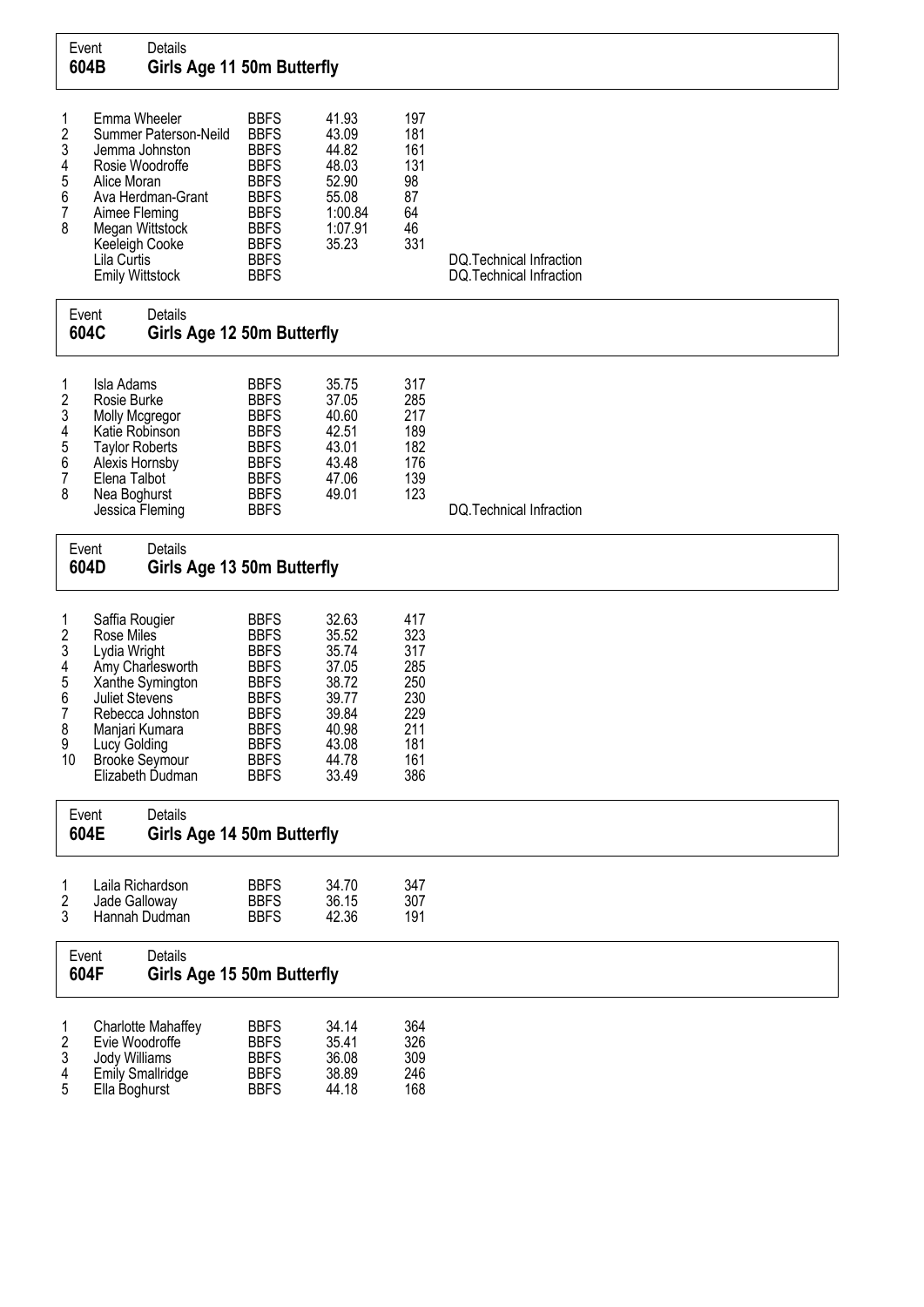|                                                                                                                                     | Event<br>604G                                                                                                   | Details<br>Girls 16 years and over 50m Butterfly |                                                                                                       |                                                             |                                             |                          |
|-------------------------------------------------------------------------------------------------------------------------------------|-----------------------------------------------------------------------------------------------------------------|--------------------------------------------------|-------------------------------------------------------------------------------------------------------|-------------------------------------------------------------|---------------------------------------------|--------------------------|
| 1<br>$\overline{2}$                                                                                                                 | Grace Cox<br>Alyssa Vivian                                                                                      |                                                  | <b>BBFS</b><br><b>BBFS</b>                                                                            | 32.30<br>38.16                                              | 430<br>261                                  |                          |
|                                                                                                                                     | Event<br>605A                                                                                                   | Details<br>Boys 10 and under 50m Butterfly       |                                                                                                       |                                                             |                                             |                          |
| 1<br>2<br>3<br>4<br>5                                                                                                               | <b>Tristan Fisher</b><br><b>Daniel Stevens</b><br>James Wright<br>Henry Rouse<br>James Lawless                  | Harry Woodroffe                                  | <b>BBFS</b><br><b>BBFS</b><br><b>BBFS</b><br><b>BBFS</b><br><b>BBFS</b><br><b>BBFS</b>                | 43.99<br>48.28<br>52.64<br>56.44<br>56.69                   | 122<br>92<br>71<br>58<br>57                 | DQ.Technical Infraction  |
| Event<br>605B                                                                                                                       |                                                                                                                 | Details<br>Boys Age 11 50m Butterfly             |                                                                                                       |                                                             |                                             |                          |
| 1<br>$\overline{\mathbf{c}}$<br>3                                                                                                   | Henry Arnold<br>Sunny Shea<br>Sullivan Cook<br>Sam Roberts                                                      |                                                  | <b>BBFS</b><br><b>BBFS</b><br><b>BBFS</b><br><b>BBFS</b>                                              | 44.20<br>55.74<br>1:02.99                                   | 120<br>60<br>41                             | DQ. Technical Infraction |
|                                                                                                                                     | Event<br>605C                                                                                                   | Details<br>Boys Age 12 50m Butterfly             |                                                                                                       |                                                             |                                             |                          |
| 1<br>$\overline{\mathbf{c}}$<br>3<br>4<br>5<br>6<br>7                                                                               | <b>Oliver Murray</b><br>Archie Turner<br>Monty Ward<br>Piaras Donnelly<br>Charlie Ward<br><b>Edward Hartley</b> | Nicholas Workman                                 | <b>BBFS</b><br><b>BBFS</b><br><b>BBFS</b><br><b>BBFS</b><br><b>BBFS</b><br><b>BBFS</b><br><b>BBFS</b> | 35.55<br>37.38<br>40.55<br>42.84<br>43.55<br>49.25<br>49.58 | 231<br>198<br>155<br>132<br>125<br>87<br>85 |                          |
|                                                                                                                                     | Event<br>605D                                                                                                   | Details<br>Boys Age 13 50m Butterfly             |                                                                                                       |                                                             |                                             |                          |
| 1<br>2<br>3<br>4<br>5                                                                                                               | Michael Byrne<br>Ashton Vivian<br><b>Findlay Mount</b>                                                          | Cameron Robinson<br>Thomas Smallridge            | <b>BBFS</b><br><b>BBFS</b><br><b>BBFS</b><br><b>BBFS</b><br><b>BBFS</b>                               | 36.13<br>37.13<br>39.70<br>43.54<br>45.26                   | 220<br>202<br>166<br>126<br>112             |                          |
|                                                                                                                                     | Event<br>605E                                                                                                   | Details<br>Boys Age 14 50m Butterfly             |                                                                                                       |                                                             |                                             |                          |
| Ollie Smith<br>1<br>$\overline{2}$<br>Samuel Arnold<br>3<br><b>Bradley Harper</b><br>4<br>5<br><b>Alfie Beatty</b><br>William Bowen |                                                                                                                 | Alexander Talbot                                 | <b>BBFS</b><br><b>BBFS</b><br><b>BBFS</b><br><b>BBFS</b><br><b>BBFS</b><br><b>BBFS</b>                | 29.91<br>34.89<br>34.94<br>39.92<br>45.85<br>45.15          | 387<br>244<br>243<br>163<br>107<br>113      |                          |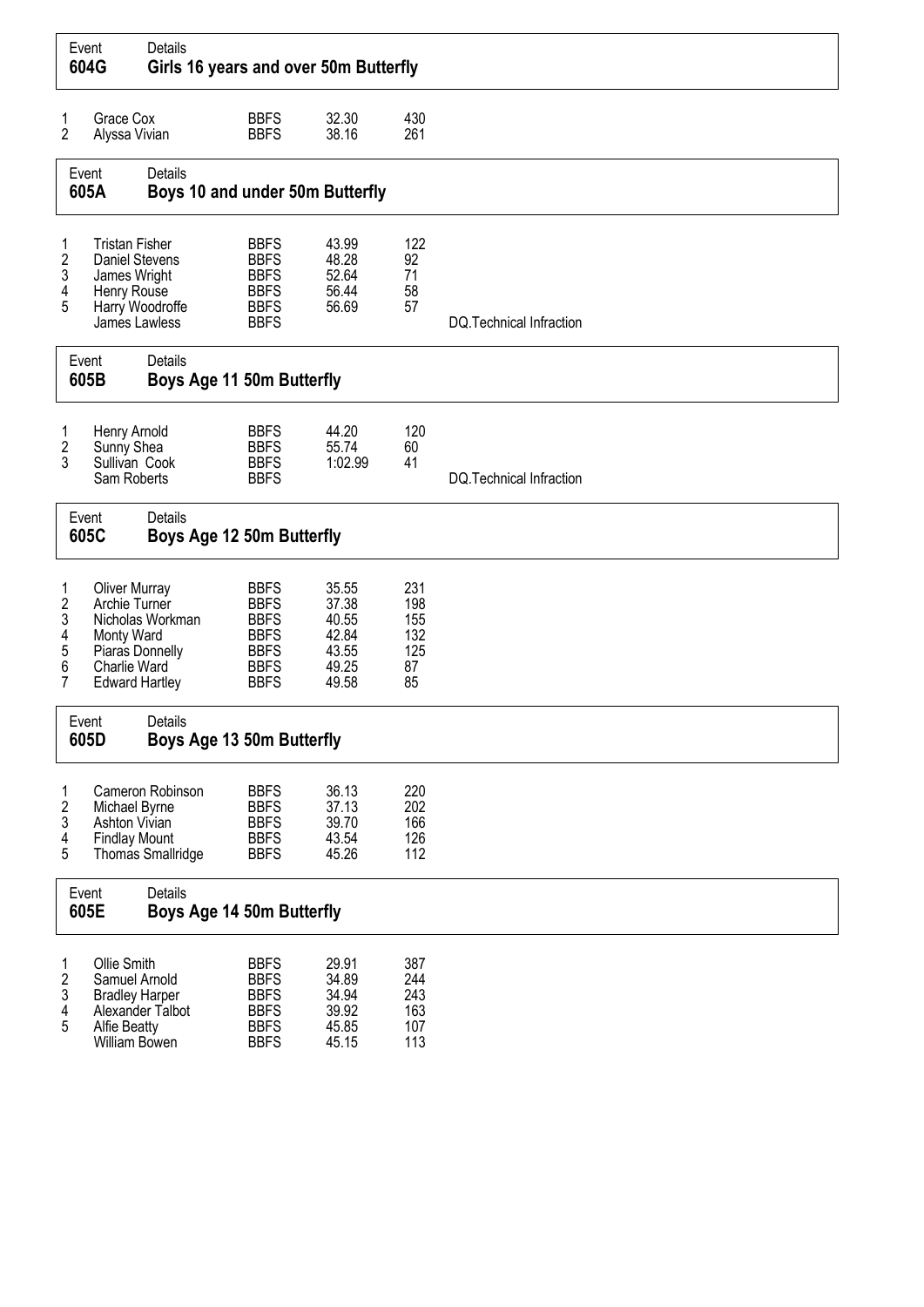|                                                                       | Event<br>605F                                                   | Details<br>Boys Age 15 50m Butterfly            |                                                          |                                          |                          |                                  |  |  |  |  |                                                                                                                                                                                                          |  |
|-----------------------------------------------------------------------|-----------------------------------------------------------------|-------------------------------------------------|----------------------------------------------------------|------------------------------------------|--------------------------|----------------------------------|--|--|--|--|----------------------------------------------------------------------------------------------------------------------------------------------------------------------------------------------------------|--|
| 1<br>2                                                                | Nikita Graille<br><b>Oliver Miles</b>                           |                                                 | <b>BBFS</b><br><b>BBFS</b>                               | 31.85<br>34.06                           | 321<br>262               |                                  |  |  |  |  |                                                                                                                                                                                                          |  |
|                                                                       | Event<br>605G                                                   | Details<br>Boys 16 years and over 50m Butterfly |                                                          |                                          |                          |                                  |  |  |  |  |                                                                                                                                                                                                          |  |
| 1<br>2<br>3                                                           | Joshua Parker<br><b>William Miles</b><br><b>Zach Cummins</b>    | <b>Brendan Giltinane</b>                        | <b>BBFS</b><br><b>BBFS</b><br><b>BBFS</b><br><b>BBFS</b> | 28.06<br>29.82<br>34.02<br>28.26         | 469<br>391<br>263<br>459 |                                  |  |  |  |  |                                                                                                                                                                                                          |  |
| Event<br>701B                                                         |                                                                 | Details<br>Girls Age 11 400m Ind Medley         |                                                          |                                          |                          |                                  |  |  |  |  |                                                                                                                                                                                                          |  |
| Keeleigh Cooke                                                        |                                                                 |                                                 | <b>BBFS</b>                                              | 5:51.73                                  | 403                      | 37.72                            |  |  |  |  | 1:21.74 2:05.81 2:49.62 3:42.08 4:33.86 5:14.12                                                                                                                                                          |  |
| Event<br>701C                                                         |                                                                 | Details<br>Girls Age 12 400m Ind Medley         |                                                          |                                          |                          |                                  |  |  |  |  |                                                                                                                                                                                                          |  |
| 1<br>$\overline{2}$<br>3<br>4                                         | Aleksija Blow<br>Isla Adams<br>Alexis Hornsby<br>Molly Mcgregor |                                                 | <b>BBFS</b><br><b>BBFS</b><br><b>BBFS</b><br><b>BBFS</b> | 5:51.18<br>5:55.82<br>6:13.00<br>6:52.89 | 405<br>390<br>338<br>249 | 37.61<br>38.68<br>41.32<br>44.31 |  |  |  |  | 1:22.57 2:08.69 2:53.72 3:42.11 4:30.05 5:12.30<br>1:23.23 2:10.83 2:56.37 3:44.00 4:33.83 5:15.63<br>1:32.56 2:19.81 3:06.71 3:59.15 4:53.41 5:33.62<br>1:36.52 2:30.92 3:22.27 4:24.40 5:28.11 6:12.24 |  |
|                                                                       | Event<br>701D                                                   | <b>Details</b><br>Girls Age 13 400m Ind Medley  |                                                          |                                          |                          |                                  |  |  |  |  |                                                                                                                                                                                                          |  |
| 1<br>2<br>3                                                           | Lydia Wright                                                    | Xanthe Symington<br>Rebecca Johnston            | <b>BBFS</b><br><b>BBFS</b><br><b>BBFS</b>                | 6:22.23<br>6:25.49<br>6:31.68            | 314<br>306<br>292        | 43.75<br>39.65<br>42.37          |  |  |  |  | 1:34.28 2:24.55 3:12.32 4:04.74 4:57.44 5:41.38<br>1:31.28 2:19.62 3:06.58 4:03.16 5:01.06 5:44.05<br>1:35.00 2:25.14 3:14.99 4:10.58 5:07.37 5:51.47                                                    |  |
|                                                                       | Event<br>701E                                                   | Details<br>Girls Age 14 400m Ind Medley         |                                                          |                                          |                          |                                  |  |  |  |  |                                                                                                                                                                                                          |  |
| 1<br>$\overline{2}$                                                   | <b>Isabel Powell</b><br>Laila Richardson                        |                                                 | <b>BBFS</b><br><b>BBFS</b>                               | 5:45.90<br>5:54.05                       | 424<br>395               | 34.80<br>36.45                   |  |  |  |  | 1:14.10 1:59.29 2:43.07 3:33.68 4:25.33 5:06.53<br>1:19.81 2:06.54 2:51.58 3:40.17 4:31.40 5:14.68                                                                                                       |  |
|                                                                       | Event<br>701F                                                   | Details<br>Girls Age 15 400m Ind Medley         |                                                          |                                          |                          |                                  |  |  |  |  |                                                                                                                                                                                                          |  |
| Evie Woodroffe<br>2<br><b>Hollie Atton</b><br>3<br>Lucy Sullivan<br>4 |                                                                 | <b>Emily Smallridge</b>                         | <b>BBFS</b><br><b>BBFS</b><br><b>BBFS</b><br><b>BBFS</b> | 5:34.93<br>5:38.78<br>5:54.22<br>6:06.42 | 467<br>451<br>395<br>357 | 36.63<br>33.07<br>36.52<br>39.48 |  |  |  |  | 1:20.13 2:03.15 2:45.81 3:31.22 4:18.79 4:58.21<br>1:12.83 1:57.12 2:40.88 3:29.78 4:20.83 5:00.19<br>1:21.00 2:05.62 2:50.58 3:37.25 4:26.68 5:11.36<br>1:26.18 2:10.68 2:55.66 3:49.29 4:43.24 5:26.35 |  |
|                                                                       | Event<br>702C                                                   | Details<br>Boys Age 12 400m Ind Medley          |                                                          |                                          |                          |                                  |  |  |  |  |                                                                                                                                                                                                          |  |
| Archie Turner<br>1<br>2<br><b>Oliver Murray</b>                       |                                                                 |                                                 | <b>BBFS</b><br><b>BBFS</b>                               | 5:51.06<br>5:59.11                       | 302<br>282               | 39.36<br>36.77                   |  |  |  |  | 1:29.49 2:12.14 2:53.86 3:45.51 4:37.80 5:14.65<br>1:22.14 2:09.77 2:56.61 3:48.27 4:41.22 5:20.54                                                                                                       |  |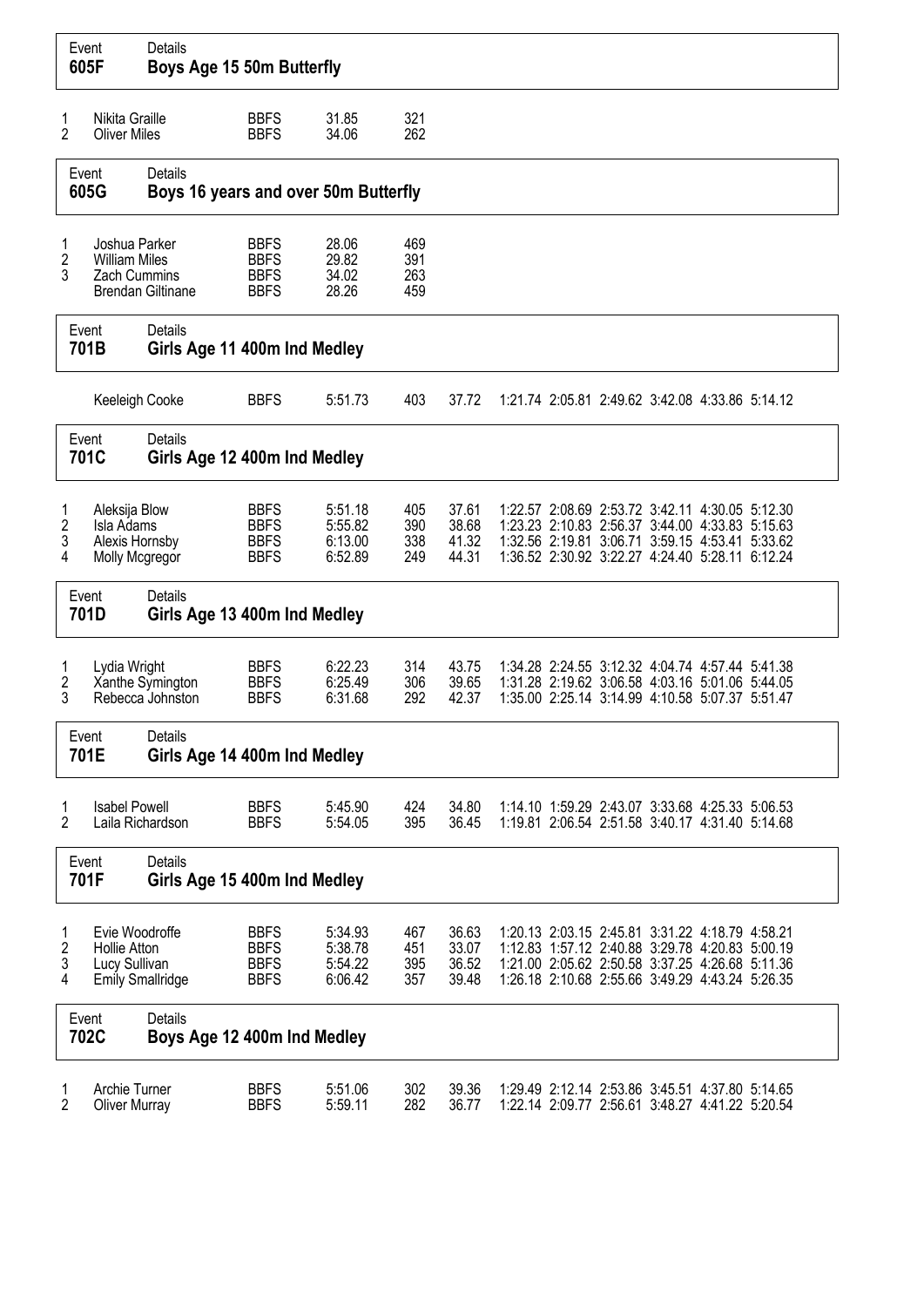|                                                                     | Event<br>702D                                                                                                                                      | Details<br>Boys Age 13 400m Ind Medley            |                                                                                                                                     |                                                                               |                                                             |                         |                         |                                                                                                                                                       |  |  |
|---------------------------------------------------------------------|----------------------------------------------------------------------------------------------------------------------------------------------------|---------------------------------------------------|-------------------------------------------------------------------------------------------------------------------------------------|-------------------------------------------------------------------------------|-------------------------------------------------------------|-------------------------|-------------------------|-------------------------------------------------------------------------------------------------------------------------------------------------------|--|--|
| 1                                                                   | Michael Byrne                                                                                                                                      |                                                   | <b>BBFS</b>                                                                                                                         | 6:12.27                                                                       | 253                                                         | 36.96                   |                         | 1:25.16 2:13.20 3:02.19 3:54.59 4:50.87 5:33.36                                                                                                       |  |  |
|                                                                     | Event<br>702E                                                                                                                                      | Details<br>Boys Age 14 400m Ind Medley            |                                                                                                                                     |                                                                               |                                                             |                         |                         |                                                                                                                                                       |  |  |
| 1<br>2                                                              | Ollie Smith<br>Samuel Arnold                                                                                                                       |                                                   | <b>BBFS</b><br><b>BBFS</b>                                                                                                          | 5:29.72<br>5:55.36                                                            | 364<br>291                                                  | 32.59<br>36.12          |                         | 1:14.74 1:58.20 2:41.26 3:28.41 4:14.78 4:54.32<br>1:21.74 2:08.29 2:53.63 3:42.92 4:33.16 5:16.08                                                    |  |  |
|                                                                     | Event<br>702G                                                                                                                                      | Details<br>Boys 16 years and over 400m Ind Medley |                                                                                                                                     |                                                                               |                                                             |                         |                         |                                                                                                                                                       |  |  |
| 1<br>2<br>3                                                         | <b>William Miles</b><br>Joshua Parker<br><b>Zach Cummins</b>                                                                                       |                                                   | <b>BBFS</b><br><b>BBFS</b><br><b>BBFS</b>                                                                                           | 4:55.96<br>5:12.00<br>6:15.09                                                 | 504<br>430<br>247                                           | 31.52<br>30.44<br>35.86 |                         | 1:09.46 1:47.51 2:24.02 3:05.17 3:47.03 4:22.13<br>1:07.14 1:49.00 2:29.57 3:13.98 4:00.79 4:39.37<br>1:22.23 2:11.77 2:59.89 3:51.13 4:44.59 5:30.68 |  |  |
|                                                                     | Event<br>703A                                                                                                                                      | Details<br>Girls 10 and under 50m Backstroke      |                                                                                                                                     |                                                                               |                                                             |                         |                         |                                                                                                                                                       |  |  |
| 1<br>$\overline{2}$<br>3<br>4<br>5<br>6<br>$\overline{7}$<br>8<br>9 | Megan Harrison<br>Amelia Green<br>Ruby Mcgregor<br>Sienna Steer<br>Isabel Hartley<br>Zara Bibby<br>Aliza Gheewalla<br>Anna Lawless<br>Evie Collier |                                                   | <b>BBFS</b><br><b>BBFS</b><br><b>BBFS</b><br><b>BBFS</b><br><b>BBFS</b><br><b>BBFS</b><br><b>BBFS</b><br><b>BBFS</b><br><b>BBFS</b> | 44.66<br>45.77<br>46.86<br>48.49<br>50.73<br>50.81<br>52.88<br>53.09<br>54.41 | 190<br>176<br>164<br>148<br>130<br>129<br>114<br>113<br>105 |                         |                         |                                                                                                                                                       |  |  |
|                                                                     | Event<br>703B                                                                                                                                      | Details<br>Girls Age 11 50m Backstroke            |                                                                                                                                     |                                                                               |                                                             |                         |                         |                                                                                                                                                       |  |  |
| 1<br>$\overline{c}$<br>3<br>4<br>5<br>6                             | Jasmine Wright<br>Alice Moran<br>Rosie Woodroffe<br>Lila Curtis<br><b>Emily Wittstock</b><br>Keeleigh Cooke                                        | Jemma Johnston<br>Megan Wittstock                 | <b>BBFS</b><br><b>BBFS</b><br><b>BBFS</b><br><b>BBFS</b><br><b>BBFS</b><br><b>BBFS</b><br><b>BBFS</b><br><b>BBFS</b>                | 44.68<br>45.46<br>46.81<br>47.04<br>49.33<br>51.29<br>35.76                   | 190<br>180<br>165<br>163<br>141<br>125<br>370               |                         | DQ.Technical Infraction |                                                                                                                                                       |  |  |
|                                                                     | Event<br>703C                                                                                                                                      | Details<br>Girls Age 12 50m Backstroke            |                                                                                                                                     |                                                                               |                                                             |                         |                         |                                                                                                                                                       |  |  |
| 1<br>$\overline{c}$<br>3<br>4<br>5<br>6<br>7<br>8                   | Rosie Burke<br>Aleksija Blow<br>Molly Mcgregor<br><b>Taylor Roberts</b><br>Alexis Hornsby<br>Katie Robinson<br>Nea Boghurst<br>Elena Talbot        |                                                   | <b>BBFS</b><br><b>BBFS</b><br><b>BBFS</b><br><b>BBFS</b><br><b>BBFS</b><br><b>BBFS</b><br><b>BBFS</b><br><b>BBFS</b>                | 37.46<br>37.95<br>40.20<br>40.80<br>40.91<br>43.06<br>45.02<br>47.47          | 322<br>309<br>260<br>249<br>247<br>212<br>185<br>158        |                         |                         |                                                                                                                                                       |  |  |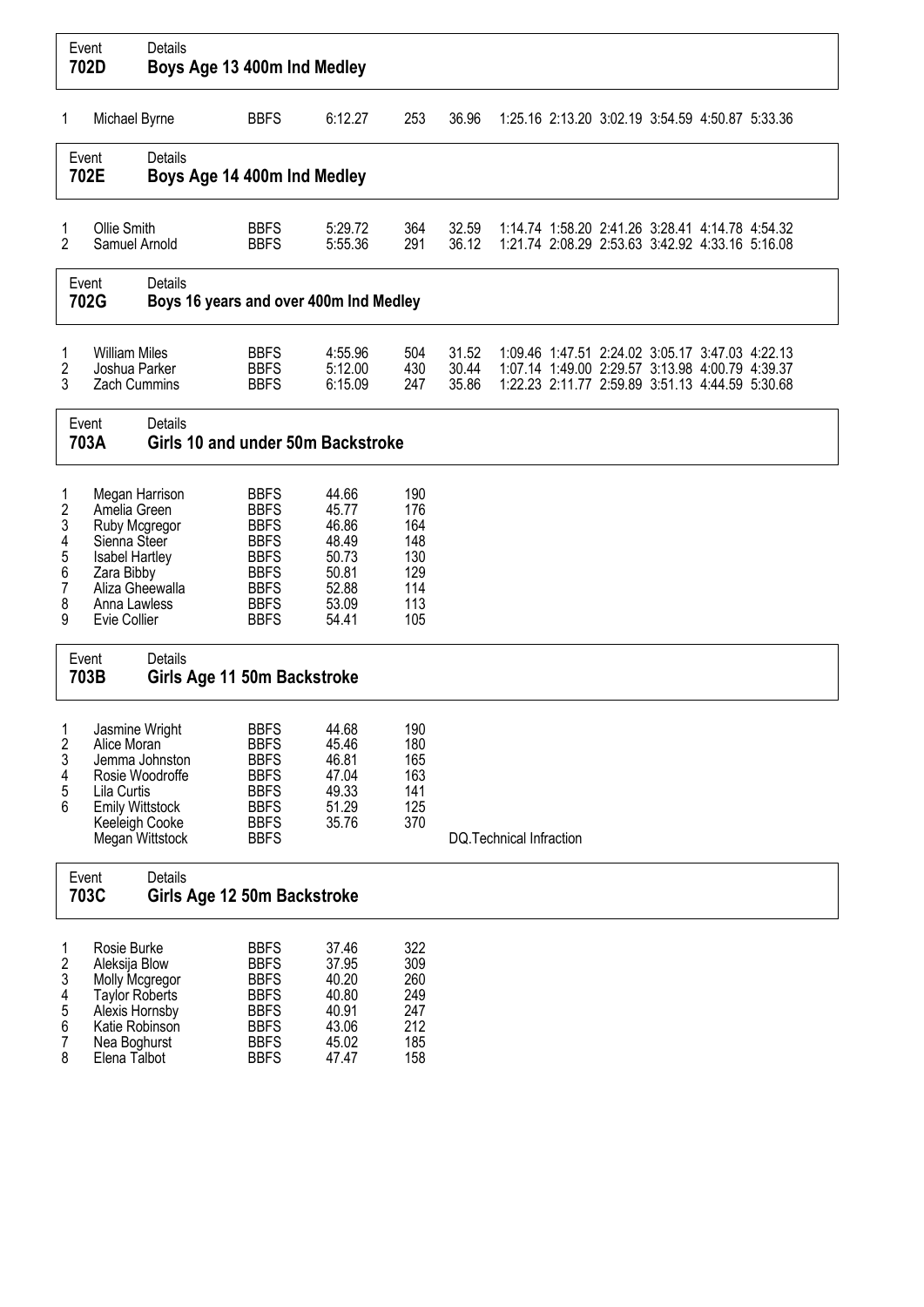## Event Details<br>**703D Girls** Girls Age 13 50m Backstroke

| 1  | Saffia Rougier           | <b>BBFS</b> | 31.95 | 519 |
|----|--------------------------|-------------|-------|-----|
| 2  | Rose Miles               | <b>BBFS</b> | 35.23 | 387 |
| 3  | Xanthe Symington         | <b>BBFS</b> | 36.75 | 341 |
| 4  | Amy Charlesworth         | <b>BBFS</b> | 37.04 | 333 |
| 5  | Lily-Mae Lancaster Evans | <b>BBFS</b> | 38.68 | 292 |
| 6  | Lucy Golding             | <b>BBFS</b> | 39.40 | 277 |
| 7  | Lydia Wright             | <b>BBFS</b> | 40.19 | 261 |
| 8  | Hannah Brown             | <b>BBFS</b> | 40.44 | 256 |
| 9  | <b>Juliet Stevens</b>    | <b>BBFS</b> | 40.78 | 249 |
| 10 | Rebecca Johnston         | <b>BBFS</b> | 41.07 | 244 |
| 11 | Manjari Kumara           | <b>BBFS</b> | 42.25 | 224 |
| 12 | <b>Brooke Seymour</b>    | <b>BBFS</b> | 45.28 | 182 |

# Event Details<br>**703E Girls** Girls Age 14 50m Backstroke

| Jade Galloway | <b>BBFS</b> | 38.96 | 286 |
|---------------|-------------|-------|-----|
| Adele Ellarby | <b>BBFS</b> | 45.82 | 176 |

## Event Details<br>**703F Girls** Girls Age 15 50m Backstroke

| 2<br>3<br>4<br>-5 | Charlotte Mahaffey<br>Hollie Atton<br>Evie Woodroffe<br><b>Emily Smallridge</b><br>Ella Boghurst | <b>BBFS</b><br><b>BBFS</b><br><b>BBFS</b><br><b>BBFS</b><br><b>BBFS</b> | 35.08<br>35.43<br>35.53<br>37.76<br>40.53 | 392<br>380<br>377<br>314<br>254 |
|-------------------|--------------------------------------------------------------------------------------------------|-------------------------------------------------------------------------|-------------------------------------------|---------------------------------|
|-------------------|--------------------------------------------------------------------------------------------------|-------------------------------------------------------------------------|-------------------------------------------|---------------------------------|

Event Details<br>**703G Girls** Girls 16 years and over 50m Backstroke

| Grace Cox       | <b>BBFS</b> | 36.02 | 362 |
|-----------------|-------------|-------|-----|
| 2 Alyssa Vivian | <b>BBFS</b> | 37.92 | 310 |

### Event Details 704A Boys 10 and under 50m Backstroke

| 2<br>3<br>4<br>-5 | <b>Tristan Fisher</b><br>James Wright<br>Harry Woodroffe<br>Daniel Stevens<br>Harrison Spencer Smith | <b>BBFS</b><br><b>BBFS</b><br><b>BBFS</b><br><b>BBFS</b><br><b>BBFS</b> | 43.44<br>46.14<br>47.78<br>49.42<br>53.86 | 134<br>112<br>101<br>91<br>70 |
|-------------------|------------------------------------------------------------------------------------------------------|-------------------------------------------------------------------------|-------------------------------------------|-------------------------------|
| 6                 | James Lawless                                                                                        | <b>BBFS</b>                                                             | 1:03.66                                   | 43                            |

|        | Details<br>Event<br>704B        | Boys Age 11 50m Backstroke         |                           |                            |  |  |
|--------|---------------------------------|------------------------------------|---------------------------|----------------------------|--|--|
| $\sim$ | Henry Arnold<br>Sunny Shea<br>. | <b>BBFS</b><br><b>BBFS</b><br>---- | 42.49<br>49.09<br>$-0.00$ | 143<br>93<br>$\sim$ $\sim$ |  |  |

| $\epsilon$ | <b>SUILLY SILCA</b> | ט וטט       | 43.UJ | ວບ |
|------------|---------------------|-------------|-------|----|
|            | Cameron Masson      | <b>BBFS</b> | 50.26 | 86 |
| 4          | Sullivan Cook       | <b>BBFS</b> | 54.04 | 70 |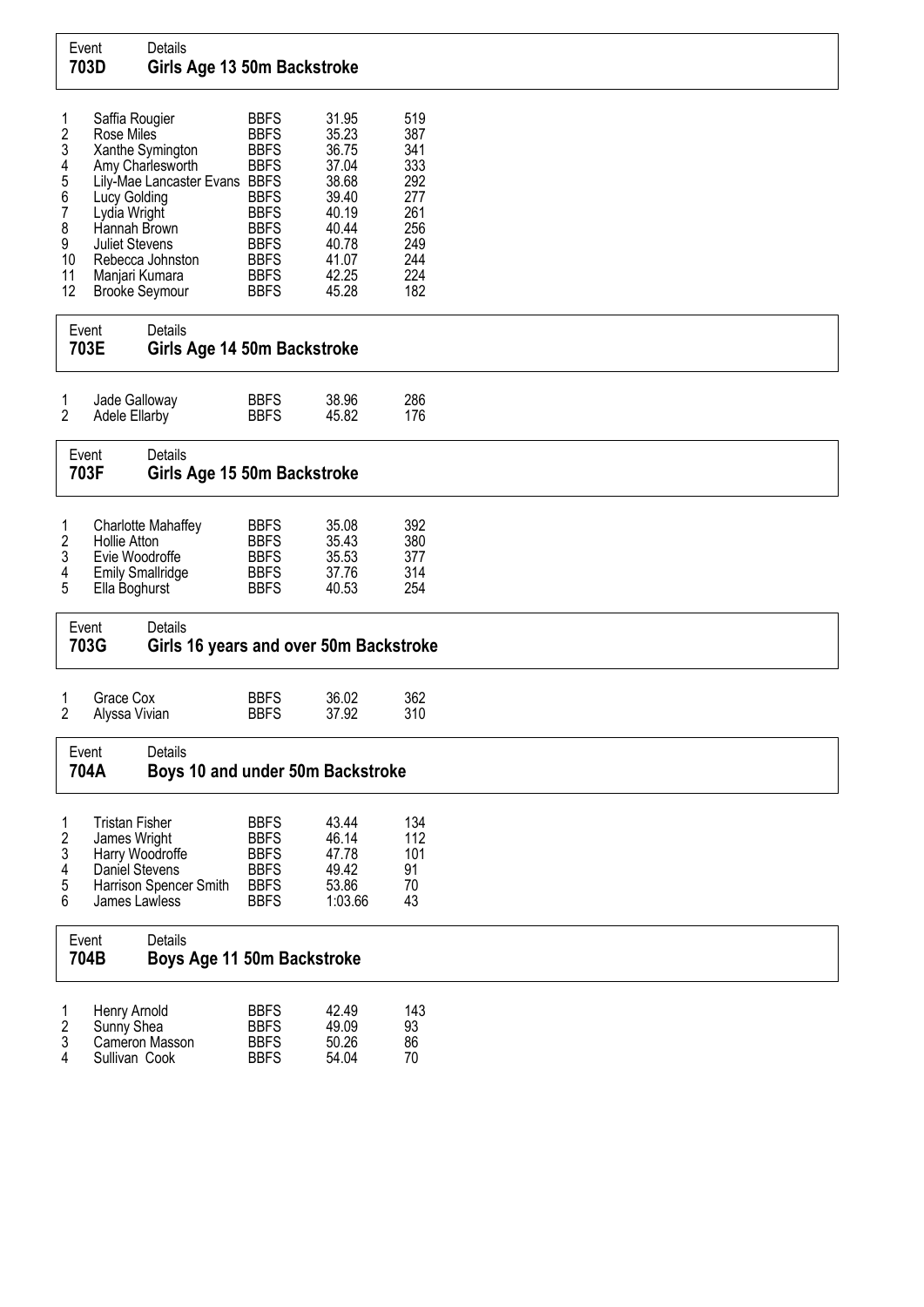|                                             | Event<br>704C                                                                                                                | Details<br>Boys Age 12 50m Backstroke            |                                                                                                                      |                                                                      |                                                      |                         |                                                       |  |  |
|---------------------------------------------|------------------------------------------------------------------------------------------------------------------------------|--------------------------------------------------|----------------------------------------------------------------------------------------------------------------------|----------------------------------------------------------------------|------------------------------------------------------|-------------------------|-------------------------------------------------------|--|--|
| 1<br>$\frac{2}{3}$<br>4<br>5<br>6<br>7<br>8 | Archie Turner<br><b>Oliver Murray</b><br>Oli Pedra<br>Piaras Donnelly<br>Charlie Ward<br>Monty Ward<br><b>Edward Hartley</b> | Nicholas Workman                                 | <b>BBFS</b><br><b>BBFS</b><br><b>BBFS</b><br><b>BBFS</b><br><b>BBFS</b><br><b>BBFS</b><br><b>BBFS</b><br><b>BBFS</b> | 35.09<br>36.00<br>37.70<br>39.12<br>41.16<br>46.91<br>47.48<br>47.50 | 254<br>235<br>205<br>183<br>157<br>106<br>102<br>102 |                         |                                                       |  |  |
|                                             | Event<br>704D                                                                                                                | Details<br>Boys Age 13 50m Backstroke            |                                                                                                                      |                                                                      |                                                      |                         |                                                       |  |  |
| 1<br>$\boldsymbol{2}$<br>3<br>4<br>5<br>6   | Michael Byrne<br><b>Ashton Vivian</b><br><b>Findlay Mount</b><br>Alex Morley                                                 | Cameron Robinson<br><b>Thomas Smallridge</b>     | <b>BBFS</b><br><b>BBFS</b><br><b>BBFS</b><br><b>BBFS</b><br><b>BBFS</b><br><b>BBFS</b>                               | 36.15<br>37.09<br>38.61<br>41.37<br>41.41<br>44.74                   | 232<br>215<br>191<br>155<br>154<br>123               |                         |                                                       |  |  |
|                                             | Event<br>704E                                                                                                                | Details<br>Boys Age 14 50m Backstroke            |                                                                                                                      |                                                                      |                                                      |                         |                                                       |  |  |
| 1<br>2<br>3<br>4<br>5                       | Ollie Smith<br><b>Bradley Harper</b><br>Samuel Arnold<br>Alexander Talbot<br><b>Alfie Beatty</b><br>William Bowen            |                                                  | <b>BBFS</b><br><b>BBFS</b><br><b>BBFS</b><br><b>BBFS</b><br><b>BBFS</b><br><b>BBFS</b>                               | 32.39<br>33.66<br>34.69<br>38.59<br>40.18<br>41.10                   | 323<br>288<br>263<br>191<br>169<br>158               |                         |                                                       |  |  |
|                                             | Event<br>704F                                                                                                                | Details<br>Boys Age 15 50m Backstroke            |                                                                                                                      |                                                                      |                                                      |                         |                                                       |  |  |
| 1<br>2                                      | <b>Oliver Miles</b><br>Nikita Graille                                                                                        |                                                  | <b>BBFS</b><br><b>BBFS</b>                                                                                           | 32.45<br>33.70                                                       | 321<br>287                                           |                         |                                                       |  |  |
|                                             | Event<br>704G                                                                                                                | Details<br>Boys 16 years and over 50m Backstroke |                                                                                                                      |                                                                      |                                                      |                         |                                                       |  |  |
| 1<br>$\overline{2}$<br>3                    | Joshua Parker<br>Zach Cummins<br>Fabio Tonelli                                                                               |                                                  | <b>BBFS</b><br><b>BBFS</b><br><b>BBFS</b>                                                                            | 31.09<br>36.47<br>37.95                                              | 365<br>226<br>201                                    |                         |                                                       |  |  |
|                                             | Event<br>705B                                                                                                                | <b>Details</b><br>Girls Age 11 200m Breaststroke |                                                                                                                      |                                                                      |                                                      |                         |                                                       |  |  |
| 1                                           | Rosie Woodroffe<br>Jemma Johnston                                                                                            |                                                  | <b>BBFS</b><br><b>BBFS</b>                                                                                           | 3:48.45                                                              | 204                                                  | 49.79                   | 1:49.95 2:49.35<br>DQ.Technical Infraction            |  |  |
|                                             | Event<br>705C                                                                                                                | Details<br>Girls Age 12 200m Breaststroke        |                                                                                                                      |                                                                      |                                                      |                         |                                                       |  |  |
| 1<br>2<br>3                                 | Aleksija Blow<br>Isla Adams<br>Rosie Burke                                                                                   |                                                  | <b>BBFS</b><br><b>BBFS</b><br><b>BBFS</b>                                                                            | 2:58.95<br>3:00.06<br>3:26.03                                        | 425<br>417<br>279                                    | 41.41<br>41.62<br>47.15 | 1:27.68 2:14.86<br>1:28.07 2:15.04<br>1:40.60 2:34.59 |  |  |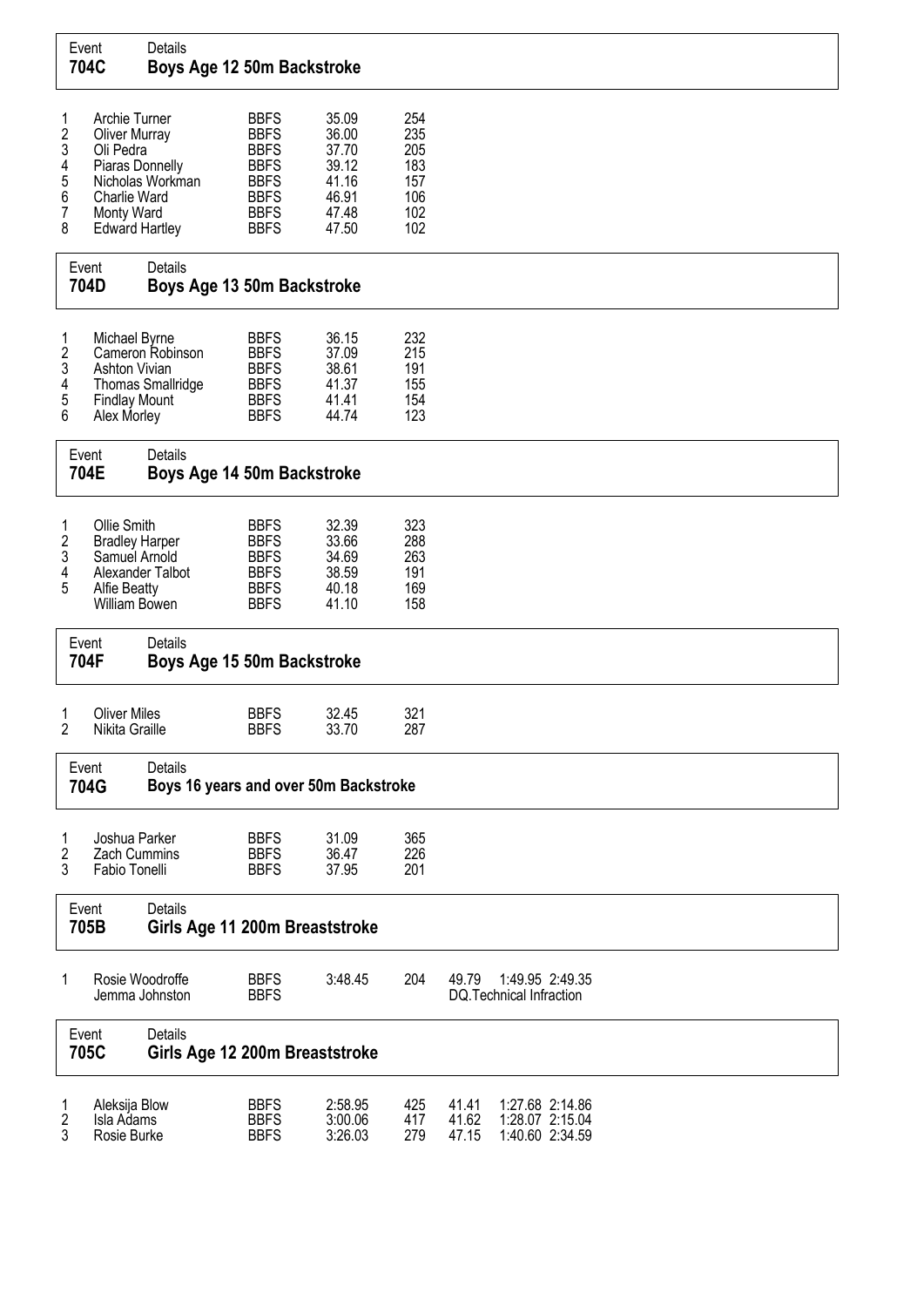|                  | Event<br>705D                                                                  | Details<br>Girls Age 13 200m Breaststroke                   |                                                                         |                                          |                          |                                  |                                                                                           |                                                                          |
|------------------|--------------------------------------------------------------------------------|-------------------------------------------------------------|-------------------------------------------------------------------------|------------------------------------------|--------------------------|----------------------------------|-------------------------------------------------------------------------------------------|--------------------------------------------------------------------------|
| 1<br>2<br>3<br>4 | <b>Juliet Stevens</b><br>Hannah Brown<br><b>Brooke Seymour</b><br>Lucy Golding | Lily-Mae Lancaster Evans BBFS<br>Amy Charlesworth           | <b>BBFS</b><br><b>BBFS</b><br><b>BBFS</b><br><b>BBFS</b><br><b>BBFS</b> | 3:22.78<br>3:26.35<br>3:32.44<br>4:11.18 | 292<br>277<br>254<br>154 | 46.74<br>47.57<br>47.78<br>53.05 | 1:42.88 2:38.70<br>1:58.10 3:04.64<br>DQ.Technical Infraction<br>DQ. Technical Infraction | 1:39.06 2:32.10<br>1:40.01 2:32.90                                       |
|                  | Event<br>705E                                                                  | Details<br>Girls Age 14 200m Breaststroke                   |                                                                         |                                          |                          |                                  |                                                                                           |                                                                          |
| 1<br>2           | Laila Richardson<br><b>Isabel Powell</b>                                       |                                                             | <b>BBFS</b><br><b>BBFS</b>                                              | 3:10.80<br>3:16.46                       | 351<br>321               | 42.32<br>45.53                   |                                                                                           | 1:30.60 2:20.17<br>1:34.44 2:25.24                                       |
|                  | Event<br>705F                                                                  | <b>Details</b><br>Girls Age 15 200m Breaststroke            |                                                                         |                                          |                          |                                  |                                                                                           |                                                                          |
| 1                | Evie Woodroffe                                                                 |                                                             | <b>BBFS</b>                                                             | 2:56.78                                  | 441                      | 38.67                            |                                                                                           | 1:24.57 2:11.64                                                          |
|                  | Event<br>705G                                                                  | <b>Details</b><br>Girls 16 years and over 200m Breaststroke |                                                                         |                                          |                          |                                  |                                                                                           |                                                                          |
| 1                | Grace Cox                                                                      |                                                             | <b>BBFS</b>                                                             | 2:48.05                                  | 513                      | 38.08                            | 1:20.52 2:04.65                                                                           |                                                                          |
|                  | Event<br>706C                                                                  | Details<br>Boys Age 12 200m Breaststroke                    |                                                                         |                                          |                          |                                  |                                                                                           |                                                                          |
| 1                | Piaras Donnelly<br>Oli Pedra                                                   |                                                             | <b>BBFS</b><br><b>BBFS</b>                                              | 3:22.75<br>3:42.66                       | 210<br>158               | 46.65<br>49.26                   |                                                                                           | 1:38.03 2:31.78<br>1:45.23 2:45.86                                       |
|                  | Event<br>706D                                                                  | Details<br>Boys Age 13 200m Breaststroke                    |                                                                         |                                          |                          |                                  |                                                                                           |                                                                          |
| 1<br>2           | <b>Ashton Vivian</b><br><b>Findlay Mount</b><br>Alex Morley                    |                                                             | <b>BBFS</b><br><b>BBFS</b><br><b>BBFS</b>                               | 3:19.91<br>3:33.62                       | 219<br>179               | 44.80<br>48.82                   | DQ. Technical Infraction                                                                  | 1:35.82 2:29.35<br>1:42.92 2:39.12                                       |
|                  | Event<br>706E                                                                  | <b>Details</b><br>Boys Age 14 200m Breaststroke             |                                                                         |                                          |                          |                                  |                                                                                           |                                                                          |
| 1<br>2<br>3<br>4 | Ollie Smith<br>Samuel Arnold<br>Alexander Talbot<br><b>Alfie Beatty</b>        |                                                             | <b>BBFS</b><br><b>BBFS</b><br><b>BBFS</b><br><b>BBFS</b>                | 2:48.69<br>3:02.95<br>3:19.02<br>3:30.88 | 364<br>286<br>222<br>186 | 37.15<br>41.05<br>42.64<br>47.21 |                                                                                           | 1:20.99 2:04.86<br>1:27.21 2:16.70<br>1:32.96 2:25.83<br>1:41.00 2:36.92 |
|                  | Event<br>706F                                                                  | Details<br>Boys Age 15 200m Breaststroke                    |                                                                         |                                          |                          |                                  |                                                                                           |                                                                          |
| 1                | <b>Oliver Miles</b>                                                            |                                                             | <b>BBFS</b>                                                             | 2:52.32                                  | 342                      | 36.91                            |                                                                                           | 1:21.22 2:06.45                                                          |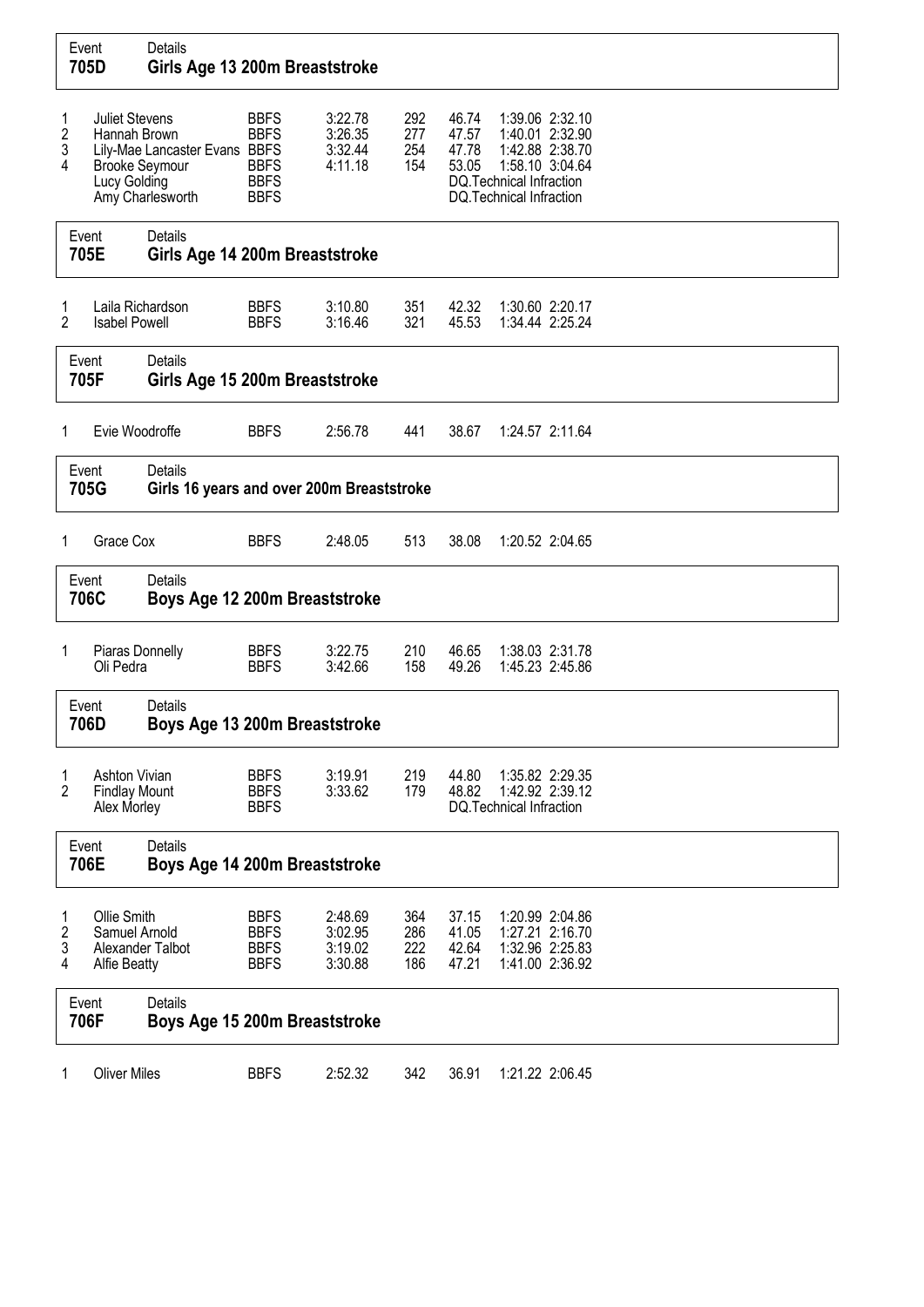|                                                                                   | Event<br>706G                                                                                                                             | Details<br>Boys 16 years and over 200m Breaststroke                                                           |                                                                                                                                                                   |                                                                                                                                  |                                                                                  |                                                                                                          |                                                                          |  |  |  |
|-----------------------------------------------------------------------------------|-------------------------------------------------------------------------------------------------------------------------------------------|---------------------------------------------------------------------------------------------------------------|-------------------------------------------------------------------------------------------------------------------------------------------------------------------|----------------------------------------------------------------------------------------------------------------------------------|----------------------------------------------------------------------------------|----------------------------------------------------------------------------------------------------------|--------------------------------------------------------------------------|--|--|--|
| 1<br>$\boldsymbol{2}$<br>3<br>4                                                   | <b>William Miles</b><br>Joshua Parker<br>Fabio Tonelli<br><b>Zach Cummins</b>                                                             |                                                                                                               | <b>BBFS</b><br><b>BBFS</b><br><b>BBFS</b><br><b>BBFS</b>                                                                                                          | 2:35.13<br>2:45.47<br>3:06.57<br>3:21.80                                                                                         | 468<br>386<br>269<br>213                                                         | 34.00<br>37.09<br>39.31<br>41.79                                                                         | 1:13.64 1:54.73<br>1:19.65 2:03.20<br>1:25.84 2:15.01<br>1:32.63 2:27.28 |  |  |  |
|                                                                                   | Event<br>801A                                                                                                                             | Details<br>Girls 10 and under 100m Ind Medley                                                                 |                                                                                                                                                                   |                                                                                                                                  |                                                                                  |                                                                                                          |                                                                          |  |  |  |
| 1<br>2<br>3<br>4                                                                  | Megan Harrison<br>Ruby Mcgregor<br>Amelia Green<br><b>Isabel Hartley</b>                                                                  |                                                                                                               | <b>BBFS</b><br><b>BBFS</b><br><b>BBFS</b><br><b>BBFS</b>                                                                                                          | 1:38.46<br>1:42.86<br>1:44.03<br>1:48.88                                                                                         | 191<br>167<br>162<br>141                                                         | 46.78<br>48.46<br>48.88<br>53.13                                                                         |                                                                          |  |  |  |
| Event<br>801B                                                                     |                                                                                                                                           | Details<br>Girls Age 11 100m Ind Medley                                                                       |                                                                                                                                                                   |                                                                                                                                  |                                                                                  |                                                                                                          |                                                                          |  |  |  |
| 1<br>2<br>3<br>4<br>5                                                             | Jemma Johnston<br>Rosie Woodroffe<br>Alice Moran<br>Megan Wittstock<br>Keeleigh Cooke<br>Lila Curtis<br>Emily Wittstock                   | Summer Paterson-Neild                                                                                         | <b>BBFS</b><br><b>BBFS</b><br><b>BBFS</b><br><b>BBFS</b><br><b>BBFS</b><br><b>BBFS</b><br><b>BBFS</b><br><b>BBFS</b>                                              | 1:28.77<br>1:36.46<br>1:37.68<br>1:39.06<br>2:09.90<br>1:17.65                                                                   | 261<br>203<br>196<br>188<br>83<br>389                                            | 42.21<br>47.51<br>48.14<br>48.40<br>36.36                                                                | DQ.Technical Infraction<br>DQ. Technical Infraction                      |  |  |  |
|                                                                                   | Event<br>801C                                                                                                                             | Details<br>Girls Age 12 100m Ind Medley                                                                       |                                                                                                                                                                   |                                                                                                                                  |                                                                                  |                                                                                                          |                                                                          |  |  |  |
| 1<br>$\boldsymbol{2}$<br>3<br>4<br>5<br>6<br>7<br>8                               | Aleksija Blow<br>Isla Adams<br>Rosie Burke<br>Alexis Hornsby<br>Molly Mcgregor<br><b>Taylor Roberts</b><br>Elena Talbot<br>Katie Robinson |                                                                                                               | <b>BBFS</b><br><b>BBFS</b><br><b>BBFS</b><br><b>BBFS</b><br><b>BBFS</b><br><b>BBFS</b><br><b>BBFS</b><br><b>BBFS</b>                                              | 1:17.96<br>1:20.58<br>1:22.05<br>1:24.03<br>1:29.83<br>1:33.49<br>1:38.13<br>1:38.32                                             | 385<br>348<br>330<br>307<br>251<br>223<br>193<br>192                             | 37.08<br>38.33<br>38.12<br>39.33<br>41.31<br>42.43<br>45.59<br>43.47                                     |                                                                          |  |  |  |
|                                                                                   | Event<br>801D                                                                                                                             | Details<br>Girls Age 13 100m Ind Medley                                                                       |                                                                                                                                                                   |                                                                                                                                  |                                                                                  |                                                                                                          |                                                                          |  |  |  |
| 1<br>$\boldsymbol{2}$<br>3<br>4<br>5<br>6<br>$\overline{7}$<br>8<br>9<br>10<br>11 | Saffia Rougier<br>Lydia Wright<br>Juliet Stevens<br>Hannah Brown<br>Lucy Golding<br>Manjari Kumara<br><b>Brooke Seymour</b>               | Amy Charlesworth<br>Xanthe Symington<br>Lily-Mae Lancaster Evans BBFS<br>Rebecca Johnston<br>Elizabeth Dudman | <b>BBFS</b><br><b>BBFS</b><br><b>BBFS</b><br><b>BBFS</b><br><b>BBFS</b><br><b>BBFS</b><br><b>BBFS</b><br><b>BBFS</b><br><b>BBFS</b><br><b>BBFS</b><br><b>BBFS</b> | 1:12.46<br>1:18.42<br>1:23.12<br>1:23.77<br>1:24.87<br>1:26.45<br>1:26.82<br>1:27.07<br>1:29.19<br>1:33.89<br>1:41.39<br>1:15.85 | 479<br>378<br>317<br>310<br>298<br>282<br>279<br>276<br>257<br>220<br>175<br>418 | 32.77<br>37.98<br>37.42<br>39.02<br>40.67<br>40.15<br>38.82<br>40.17<br>42.08<br>42.68<br>45.48<br>34.57 |                                                                          |  |  |  |

┑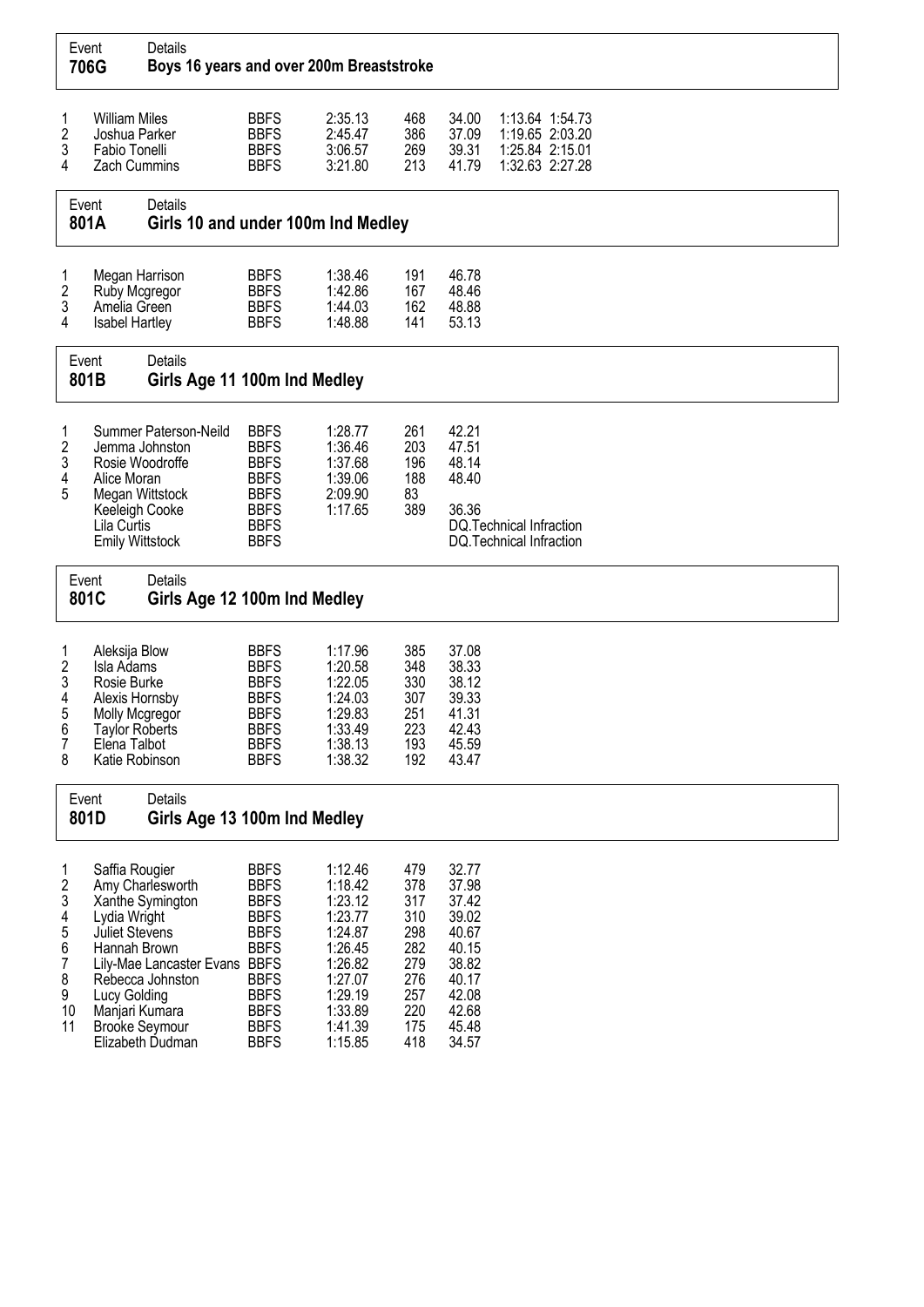|                                        | Event<br>801E                                                                                                                | Details<br>Girls Age 14 100m Ind Medley            |                                                                                                                      |                                                                           |                                               |                                                                                        |
|----------------------------------------|------------------------------------------------------------------------------------------------------------------------------|----------------------------------------------------|----------------------------------------------------------------------------------------------------------------------|---------------------------------------------------------------------------|-----------------------------------------------|----------------------------------------------------------------------------------------|
| 1<br>$\overline{\mathbf{c}}$<br>3<br>4 | <b>Isabel Powell</b><br>Jade Galloway<br>Hannah Dudman<br>Adele Ellarby                                                      |                                                    | <b>BBFS</b><br><b>BBFS</b><br><b>BBFS</b><br><b>BBFS</b>                                                             | 1:18.68<br>1:25.59<br>1:36.10<br>1:49.95                                  | 374<br>291<br>205<br>137                      | 36.75<br>37.73<br>43.34<br>49.99                                                       |
|                                        | Event<br>801F                                                                                                                | Details<br>Girls Age 15 100m Ind Medley            |                                                                                                                      |                                                                           |                                               |                                                                                        |
| 1<br>2<br>3<br>4<br>5                  | Evie Woodroffe<br><b>Hollie Atton</b><br>Jody Williams<br>Ella Boghurst                                                      | Charlotte Mahaffey                                 | <b>BBFS</b><br><b>BBFS</b><br><b>BBFS</b><br><b>BBFS</b><br><b>BBFS</b>                                              | 1:15.55<br>1:17.24<br>1:17.32<br>1:17.88<br>1:31.94                       | 423<br>396<br>394<br>386<br>235               | 35.32<br>35.57<br>35.19<br>34.74<br>42.36                                              |
|                                        | Event<br>801G                                                                                                                | Details<br>Girls 16 years and over 100m Ind Medley |                                                                                                                      |                                                                           |                                               |                                                                                        |
| 1<br>$\overline{2}$                    | Grace Cox<br>Alyssa Vivian                                                                                                   |                                                    | <b>BBFS</b><br><b>BBFS</b>                                                                                           | 1:13.08<br>1:23.40                                                        | 467<br>314                                    | 34.70<br>38.09                                                                         |
| Event<br>802A                          |                                                                                                                              | Details<br>Boys 10 and under 100m Ind Medley       |                                                                                                                      |                                                                           |                                               |                                                                                        |
| 1<br>2<br>3<br>4                       | <b>Tristan Fisher</b><br>James Wright<br>Harry Woodroffe<br>Daniel Stevens                                                   | Harrison Spencer Smith                             | <b>BBFS</b><br><b>BBFS</b><br><b>BBFS</b><br><b>BBFS</b><br><b>BBFS</b>                                              | 1:37.73<br>1:43.01<br>1:45.25<br>1:48.16                                  | 139<br>119<br>112<br>103                      | 43.43<br>48.71<br>53.02<br>54.50<br>DQ.Technical Infraction                            |
|                                        | Event<br>802B                                                                                                                | Details<br>Boys Age 11 100m Ind Medley             |                                                                                                                      |                                                                           |                                               |                                                                                        |
| $\mathbf{1}$<br>2                      | Henry Arnold<br>Sunny Shea                                                                                                   |                                                    | <b>BBFS</b><br><b>BBFS</b>                                                                                           | 1:33.89<br>1:52.98                                                        | 157<br>90                                     | 43.04<br>53.04                                                                         |
|                                        | Event<br>802C                                                                                                                | Details<br>Boys Age 12 100m Ind Medley             |                                                                                                                      |                                                                           |                                               |                                                                                        |
| 1<br>2<br>3<br>4<br>5<br>6<br>7        | <b>Oliver Murray</b><br>Archie Turner<br>Piaras Donnelly<br>Oli Pedra<br>Monty Ward<br><b>Edward Hartley</b><br>Charlie Ward | Nicholas Workman                                   | <b>BBFS</b><br><b>BBFS</b><br><b>BBFS</b><br><b>BBFS</b><br><b>BBFS</b><br><b>BBFS</b><br><b>BBFS</b><br><b>BBFS</b> | 1:16.13<br>1:16.75<br>1:28.54<br>1:30.55<br>1:33.86<br>1:41.80<br>1:42.35 | 295<br>288<br>187<br>175<br>157<br>123<br>121 | 35.68<br>35.98<br>40.97<br>40.31<br>43.33<br>48.06<br>48.76<br>DQ.Technical Infraction |
|                                        | Event<br>802D                                                                                                                | Details<br>Boys Age 13 100m Ind Medley             |                                                                                                                      |                                                                           |                                               |                                                                                        |
| 1<br>2<br>3<br>4<br>5<br>6<br>7        | Lucas King<br>Michael Byrne<br>Ashton Vivian<br><b>Findlay Mount</b><br>Alex Morley                                          | Cameron Robinson<br>Thomas Smallridge              | <b>BBFS</b><br><b>BBFS</b><br><b>BBFS</b><br><b>BBFS</b><br><b>BBFS</b><br><b>BBFS</b><br><b>BBFS</b>                | 1:20.55<br>1:21.42<br>1:24.45<br>1:26.56<br>1:31.61<br>1:35.68<br>1:36.16 | 249<br>241<br>216<br>200<br>169<br>148<br>146 | 37.16<br>38.57<br>37.68<br>41.19<br>42.86<br>47.34<br>43.16                            |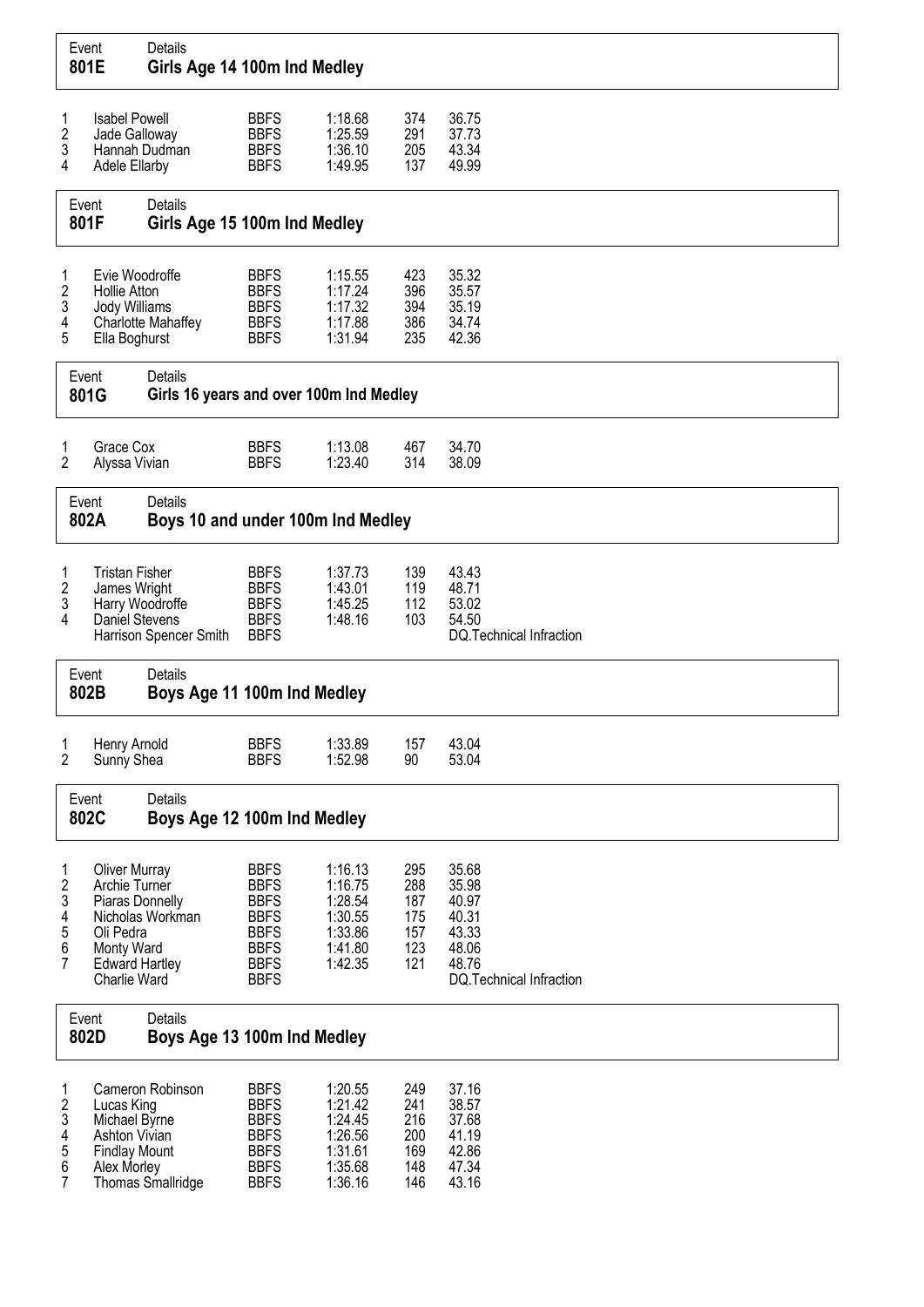|                                           | Event<br>802E                                                                                 | Details<br>Boys Age 14 100m Ind Medley                                                                |                                                                                                                                                    |                                                                                                            |                                                                    |                                                                                        |                                                                                                                                                                                            |
|-------------------------------------------|-----------------------------------------------------------------------------------------------|-------------------------------------------------------------------------------------------------------|----------------------------------------------------------------------------------------------------------------------------------------------------|------------------------------------------------------------------------------------------------------------|--------------------------------------------------------------------|----------------------------------------------------------------------------------------|--------------------------------------------------------------------------------------------------------------------------------------------------------------------------------------------|
| 1<br>2<br>3<br>4<br>5                     | Ollie Smith<br>Samuel Arnold<br><b>Bradley Harper</b><br><b>Alfie Beatty</b><br>William Bowen | Alexander Talbot                                                                                      | <b>BBFS</b><br><b>BBFS</b><br><b>BBFS</b><br><b>BBFS</b><br><b>BBFS</b><br><b>BBFS</b>                                                             | 1:10.89<br>1:15.22<br>1:17.31<br>1:26.61<br>1:26.66<br>1:29.10                                             | 365<br>305<br>281<br>200<br>200<br>184                             | 32.47<br>35.62<br>35.22<br>41.38<br>42.93<br>42.14                                     |                                                                                                                                                                                            |
|                                           | Event<br>802G                                                                                 | Details<br>Boys 16 years and over 100m Ind Medley                                                     |                                                                                                                                                    |                                                                                                            |                                                                    |                                                                                        |                                                                                                                                                                                            |
| 1<br>2<br>3                               | Joshua Parker<br><b>Zach Cummins</b><br>Fabio Tonelli                                         |                                                                                                       | <b>BBFS</b><br><b>BBFS</b><br><b>BBFS</b>                                                                                                          | 1:07.80<br>1:17.69<br>1:24.25                                                                              | 417<br>277<br>217                                                  | 30.03<br>35.79<br>39.01                                                                |                                                                                                                                                                                            |
|                                           | Event<br>803A                                                                                 | Details<br>Girls 10 and under 200m Ind Medley                                                         |                                                                                                                                                    |                                                                                                            |                                                                    |                                                                                        |                                                                                                                                                                                            |
| 1<br>$\overline{2}$                       | Megan Harrison<br>Amelia Green                                                                |                                                                                                       | <b>BBFS</b><br><b>BBFS</b>                                                                                                                         | 3:30.06<br>3:44.05                                                                                         | 195<br>161                                                         | 50.33<br>59.91                                                                         | 1:41.65 2:43.98<br>1:53.59 2:55.95                                                                                                                                                         |
|                                           | Event<br>803B                                                                                 | Details<br>Girls Age 11 200m Ind Medley                                                               |                                                                                                                                                    |                                                                                                            |                                                                    |                                                                                        |                                                                                                                                                                                            |
| 1<br>2<br>3                               | Rosie Woodroffe<br>Keeleigh Cooke                                                             | Summer Paterson-Neild<br>Jemma Johnston                                                               | <b>BBFS</b><br><b>BBFS</b><br><b>BBFS</b><br><b>BBFS</b>                                                                                           | 3:10.55<br>3:28.21<br>3:28.22<br>2:45.53                                                                   | 262<br>200<br>200<br>399                                           | 45.08<br>49.38<br>49.87<br>35.87                                                       | 1:33.64 2:28.43<br>1:44.46 2:42.62<br>1:43.01 2:39.08<br>1:18.00 2:08.75                                                                                                                   |
|                                           | Event<br>803C                                                                                 | Details<br>Girls Age 12 200m Ind Medley                                                               |                                                                                                                                                    |                                                                                                            |                                                                    |                                                                                        |                                                                                                                                                                                            |
| 1<br>$\overline{c}$<br>3<br>4<br>5        | Aleksija Blow<br>Isla Adams<br>Rosie Burke<br>Molly Mcgregor<br>Nea Boghurst                  |                                                                                                       | <b>BBFS</b><br><b>BBFS</b><br><b>BBFS</b><br><b>BBFS</b><br><b>BBFS</b>                                                                            | 2:47.70<br>2:47.86<br>2:54.90<br>3:12.93<br>3:31.05                                                        | 384<br>383<br>338<br>252<br>192                                    | 38.20<br>37.74<br>36.55<br>42.83<br>49.64                                              | 1:21.16 2:08.50<br>1:22.12 2:08.29<br>1:22.32 2:15.35<br>1:31.75 2:34.33<br>1:42.62 2:46.69                                                                                                |
|                                           | Event<br>803D                                                                                 | Details<br>Girls Age 13 200m Ind Medley                                                               |                                                                                                                                                    |                                                                                                            |                                                                    |                                                                                        |                                                                                                                                                                                            |
| 1<br>2<br>3<br>4<br>5<br>6<br>7<br>8<br>9 | Saffia Rougier<br>Hannah Brown<br>Lydia Wright<br><b>Juliet Stevens</b><br>Lucy Golding       | Amy Charlesworth<br>Xanthe Symington<br>Rebecca Johnston<br><b>Brooke Seymour</b><br>Elizabeth Dudman | <b>BBFS</b><br><b>BBFS</b><br><b>BBFS</b><br><b>BBFS</b><br><b>BBFS</b><br><b>BBFS</b><br><b>BBFS</b><br><b>BBFS</b><br><b>BBFS</b><br><b>BBFS</b> | 2:38.64<br>2:49.60<br>2:59.91<br>3:00.80<br>3:06.74<br>3:09.26<br>3:09.50<br>3:17.25<br>3:34.30<br>2:41.73 | 453<br>371<br>311<br>306<br>278<br>267<br>266<br>236<br>184<br>428 | 33.65<br>39.02<br>41.27<br>39.94<br>42.26<br>43.27<br>43.36<br>48.30<br>48.66<br>35.27 | 1:14.11 2:03.16<br>1:23.68 2:12.25<br>1:26.57 2:20.23<br>1:25.51 2:21.53<br>1:31.00 2:24.49<br>1:35.46 2:28.33<br>1:32.80 2:30.92<br>1:38.13 2:34.29<br>1:42.70 2:46.53<br>1:15.45 2:05.42 |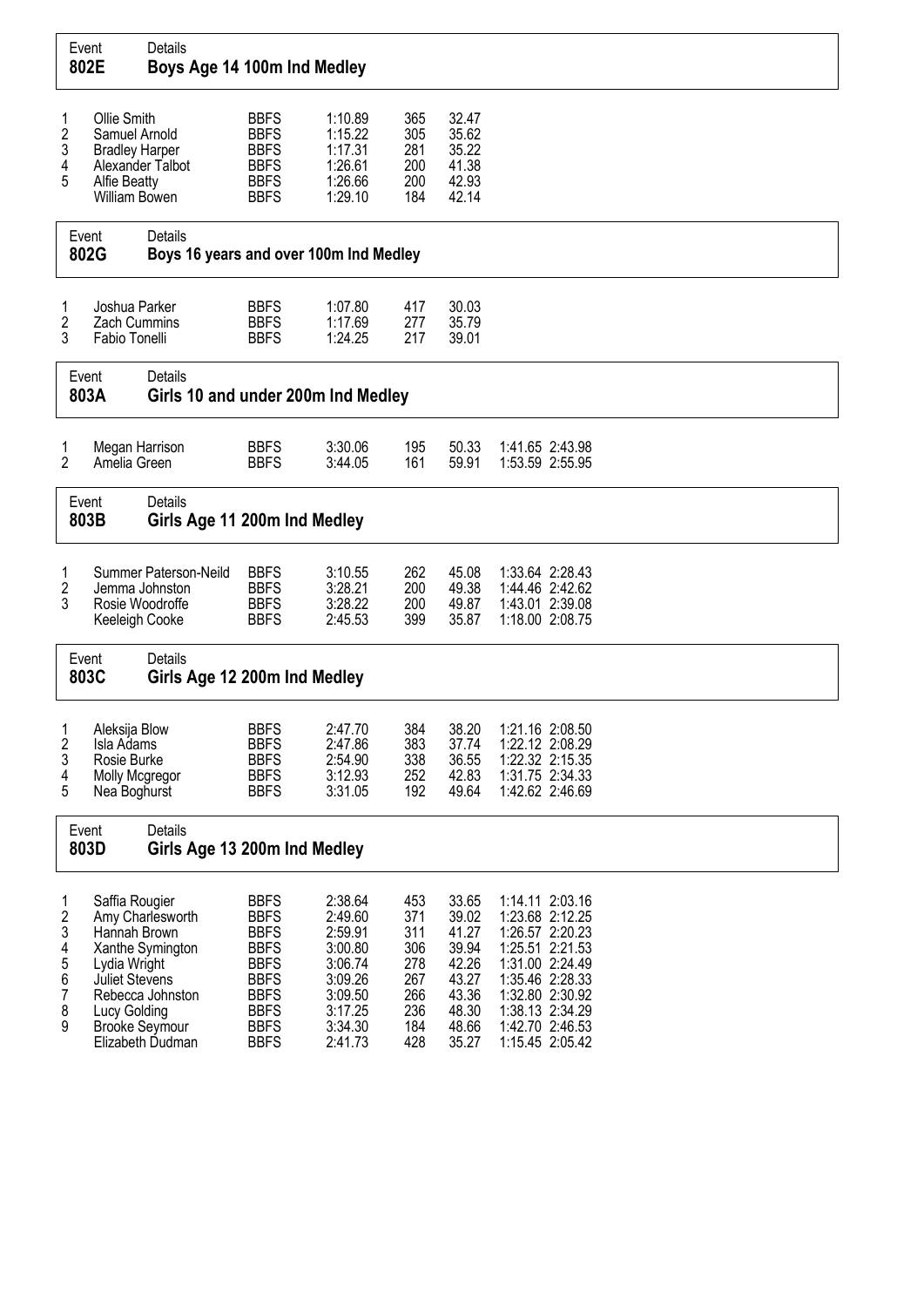|                                 | Event<br>803E                                                                                       | Details<br>Girls Age 14 200m Ind Medley                   |                                                                                                       |                                                                           |                                               |                                                             |                          |                                                                                                                                   |
|---------------------------------|-----------------------------------------------------------------------------------------------------|-----------------------------------------------------------|-------------------------------------------------------------------------------------------------------|---------------------------------------------------------------------------|-----------------------------------------------|-------------------------------------------------------------|--------------------------|-----------------------------------------------------------------------------------------------------------------------------------|
| 1<br>2                          | <b>Isabel Powell</b>                                                                                | Hannah Dudman                                             | <b>BBFS</b><br><b>BBFS</b>                                                                            | 2:43.96<br>3:25.11                                                        | 411<br>210                                    | 34.60<br>44.41                                              |                          | 1:19.13 2:06.73<br>1:36.55 2:38.06                                                                                                |
|                                 | Event<br>803F                                                                                       | Details<br>Girls Age 15 200m Ind Medley                   |                                                                                                       |                                                                           |                                               |                                                             |                          |                                                                                                                                   |
| 1<br>2<br>3<br>4                | <b>Hollie Atton</b><br>Evie Woodroffe<br>Jody Williams<br>Ella Boghurst<br><b>Emily Smallridge</b>  |                                                           | <b>BBFS</b><br><b>BBFS</b><br><b>BBFS</b><br><b>BBFS</b><br><b>BBFS</b>                               | 2:37.91<br>2:39.11<br>2:47.75<br>3:12.58                                  | 460<br>449<br>383<br>253                      | 32.93<br>36.84<br>36.24<br>43.56                            | DQ. Technical Infraction | 1:14.84 2:02.24<br>1:17.41 2:02.13<br>1:17.01 2:07.63<br>1:30.25 2:30.83                                                          |
|                                 | Event<br>803G                                                                                       | <b>Details</b><br>Girls 16 years and over 200m Ind Medley |                                                                                                       |                                                                           |                                               |                                                             |                          |                                                                                                                                   |
| 1<br>2                          | Grace Cox<br>Alyssa Vivian                                                                          |                                                           | <b>BBFS</b><br><b>BBFS</b>                                                                            | 2:40.17<br>3:04.60                                                        | 440<br>288                                    | 35.27<br>39.93                                              |                          | 1:18.67 2:02.82<br>1:26.08 2:24.17                                                                                                |
|                                 | Event<br>804A                                                                                       | Details<br>Boys 10 and under 200m Freestyle               |                                                                                                       |                                                                           |                                               |                                                             |                          |                                                                                                                                   |
| 1                               | Daniel Stevens                                                                                      |                                                           | <b>BBFS</b>                                                                                           | 3:16.36                                                                   | 130                                           | 44.47                                                       |                          | 1:34.82 2:26.42                                                                                                                   |
|                                 | Event<br>804B                                                                                       | Details<br>Boys Age 11 200m Freestyle                     |                                                                                                       |                                                                           |                                               |                                                             |                          |                                                                                                                                   |
| 1                               | Henry Arnold                                                                                        |                                                           | <b>BBFS</b>                                                                                           | 3:03.24                                                                   | 159                                           | 42.97                                                       |                          | 1:31.76 2:19.73                                                                                                                   |
|                                 | Event<br>804C                                                                                       | Details<br>Boys Age 12 200m Freestyle                     |                                                                                                       |                                                                           |                                               |                                                             |                          |                                                                                                                                   |
| 1<br>2<br>3<br>4<br>5<br>6      | <b>Oliver Murray</b><br>Archie Turner<br>Piaras Donnelly<br>Monty Ward<br>Charlie Ward<br>Oli Pedra | Nicholas Workman                                          | <b>BBFS</b><br><b>BBFS</b><br><b>BBFS</b><br><b>BBFS</b><br><b>BBFS</b><br><b>BBFS</b><br><b>BBFS</b> | 2:19.76<br>2:26.95<br>2:51.93<br>3:02.51<br>3:03.59<br>3:12.82<br>2:58.54 | 359<br>309<br>193<br>161<br>159<br>137<br>172 | 31.76<br>32.66<br>39.30<br>44.39<br>41.75<br>43.90<br>39.18 |                          | 1:06.90 1:43.54<br>1:09.96 1:48.91<br>1:23.56 2:09.28<br>1:32.50 2:20.64<br>1:29.54 2:18.58<br>1:33.40 2:24.15<br>1:24.48 2:13.94 |
|                                 | Event<br>804D                                                                                       | Details<br>Boys Age 13 200m Freestyle                     |                                                                                                       |                                                                           |                                               |                                                             |                          |                                                                                                                                   |
| 1<br>2<br>3<br>4<br>5<br>6<br>7 | Lucas King<br>Michael Byrne<br><b>Findlay Mount</b><br>Ashton Vivian<br>Alex Morley                 | Cameron Robinson<br><b>Thomas Smallridge</b>              | <b>BBFS</b><br><b>BBFS</b><br><b>BBFS</b><br><b>BBFS</b><br><b>BBFS</b><br><b>BBFS</b><br><b>BBFS</b> | 2:31.17<br>2:35.01<br>2:43.05<br>2:56.45<br>2:56.57<br>3:03.26<br>3:04.59 | 284<br>263<br>226<br>179<br>178<br>159<br>156 | 34.48<br>34.63<br>35.65<br>39.60<br>41.60<br>41.93<br>41.90 |                          | 1:12.74 1:52.48<br>1:13.12 1:54.12<br>1:18.28 2:02.26<br>1:24.74 2:56.45<br>1:28.26 2:14.55<br>1:29.78 2:19.02<br>1:30.28 2:19.04 |